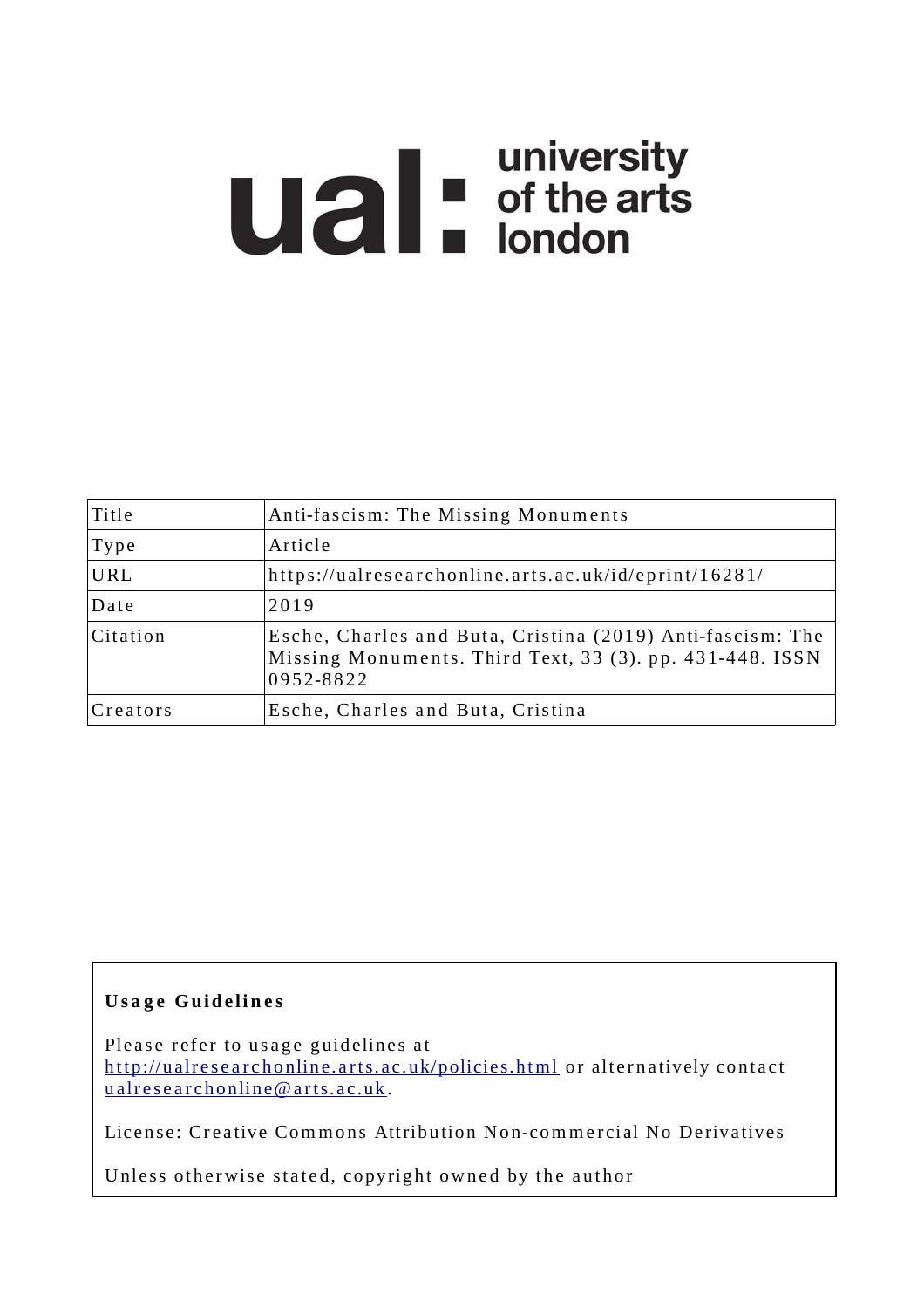Charles Esche Email: [charles.esche.2015@vanabbe.nl](mailto:charles.esche.2015@vanabbe.nl)

# Anti-fascism: The Missing Monuments

### **Cristina Buta and Charles Esche**

## On colonialism and the Holocaust: A separation and a proposition

In the twenty-first century, and at least since Documenta 11, as the first truly global, postcolonial Documenta edition curated by Okwui Enwezor in 2002,<sup>[1](#page-1-0)</sup> the European art scene has been called to address the history of European colonialism with a greater sense of urgency than ever before – a demand not unrelated to the capacity of former colonial subjects to give voice to their own histories, and the intellectual power of decolonial thinking originating in Latin America. Our aim in this article is to link the decolonial to anti-fascism, arguing for a broader front in favour of social justice.<sup>[2](#page-1-1)</sup> Our impetus has been the difficulty of pulling together the parameters of a question that would require a much more extensive investigation - namely, the relation between the Holocaust and colonialism in European self-understanding and why this relation is not being explored consistently in European art, and especially public art. Behind this question also lies a more polemical assumption: that the separation of Holocaust and (anti)colonial memorialisation has served European interests, extending their global hegemony. In rejecting the persecution of the Jews by the Nazis as the ultimate 'evil' while taking a more 'nuanced' approach to colonial expropriation, European colonial nations have been able to sustain the idea of a not-so-bad, universally relevant, cultural modernity – an idea that became useful to them in the reconstruction period after 1945. However, the complex (and evolving) geopolitics since the end of the Cold War in 1989, combined with the aggressive economic forces of neoliberalism that have created new

<span id="page-1-0"></span><sup>&</sup>lt;sup>1</sup> We also note also the preceding Documenta 10, 21 June - 28 September 1997, curated by Catherine David, which started looking at the peripheries of Western modernity in relation to the post-1989 world order. 2 See definitions given by Walter D. Mignolo in *Epistemic Disobedience and the Decolonial Option: A Manifesto*,

<span id="page-1-1"></span>*Transmodernity*, Fall 2011, pp 44-66, for example: 'The decolonial turn is the opening and the freedom from the thinking and the forms of living (economies-other, political theories-other) […] ; the de-linking from the spell of the rhetoric of modernity, from its imperial imaginary […]', p 48.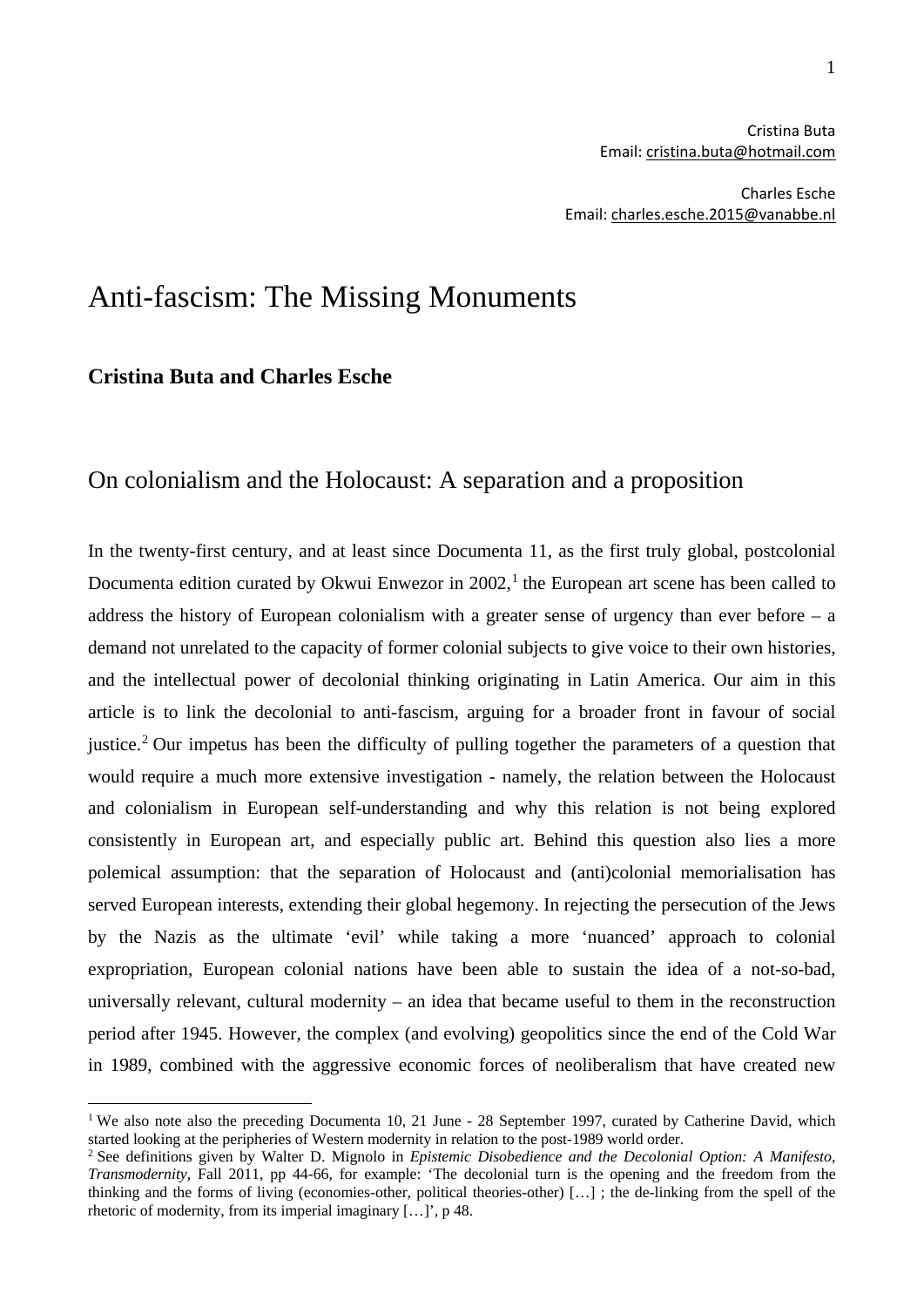forms of exchange between colonised and coloniser, but also the increasing adoption of decolonial thinking – at least in art and academic circles – jeopardises the maintenance of this convenient distinction.<sup>[3](#page-2-0)</sup> This article therefore suggests that a genuine embrace of the decolonial as a subject of artistic enquiry would require new kinds of monuments and museum interventions forging a connection of the Holocaust to colonialism so as to re-invest with new meaning the European cry of 'Never again!', originally a response to historical fascism. We are not, of course, suggesting that art alone could transform public consciousness – this would require revised school curricula, the mainstreaming of presently marginalised media discourses, a political will vested in institutions and counterpublics, and much more. Yet we see art as a territory defined by experimental practices where blind spots can be made visible, scrutinised, and speculatively connected to what remains hidden but makes a claim to being voiced.

In discussing a selection of art monuments, memorials and artistic interventions in several countries mainly from Western Europe, we wish to encourage the further and more intense investigation of the state of the 'historic West' and its coming to terms with its long, ignominious history of genocide and industrial-scale labour exploitation from at least the sixteenth century onwards. From the geography of the coloniser and the perpetrator, we set out to understand how artists have reflected on different national colonial pasts that cover wide geographical zones and time periods and that have commonly been viewed in isolation from one another. Defined as the 'darker' side of European modernity by Walter Mignolo, 500 years of colonialism shares much of its basic ideology with twentieth century fascism. While, as we shall see, the most significant postcolonial writers have often linked the two, the way they have been memorialised in public is quite different.<sup>[4](#page-2-1)</sup> As our main examples we have chosen Hans Haacke's commissioned memorial *And You Were Victorious After All* (1988) in Graz, Austria, and Esther and Jochen Gerz's 'vanishing' *Monument against Fascism* (1986) in Hamburg, Germany, both of which implicated a language of anti-monuments in response to the Holocaust and both predating the grander and more formal Holocaust memorials of the early 2000s in metropolitan spaces including Berlin and Vienna. In a similar manner, we would suggest that recent examples of works addressing a much longer

<span id="page-2-0"></span> <sup>3</sup> In 1997, and in the context of Documenta 10, Catherine David was already noting: 'In reality, the 'new world disorder' commenced in the 1970s with the oil shock and the transition to what the geographer David Harvey describes as an economy of 'flexible accumulation'. Nonetheless, it is 1989 that symbolically marks the end of the Cold War and the beginning of a new era of 'hot wars', in Gunter Grass's phrase. The visible division of the world into two blocs has been replaced by a complex network of exchanges in which American hegemony is relativized by the European Union and the rising power of East Asia, while the future remains uncertain for the former USSR, China, and most of the Arab, Muslim, and African countries. In Europe, the globalization of markets exacerbates the economic and social dysfunctions brought on by the crisis of what Etienne Balibar calls 'the national social state' that developed after the war; the result is an upsurge of nationalism and identity fixations.' See 'Introduction by Catherine David in the Short Guide', [http://universes-in-universe.de/doc/e\\_press.htm,](http://universes-in-universe.de/doc/e_press.htm) accessed 15 April 2019

<span id="page-2-1"></span><sup>4</sup> Walter D. Mignolo, *The Darker Side of Western Modernity: Global Futures, Decolonial Options*, Durham, Duke University Press, 2011, pp 1-27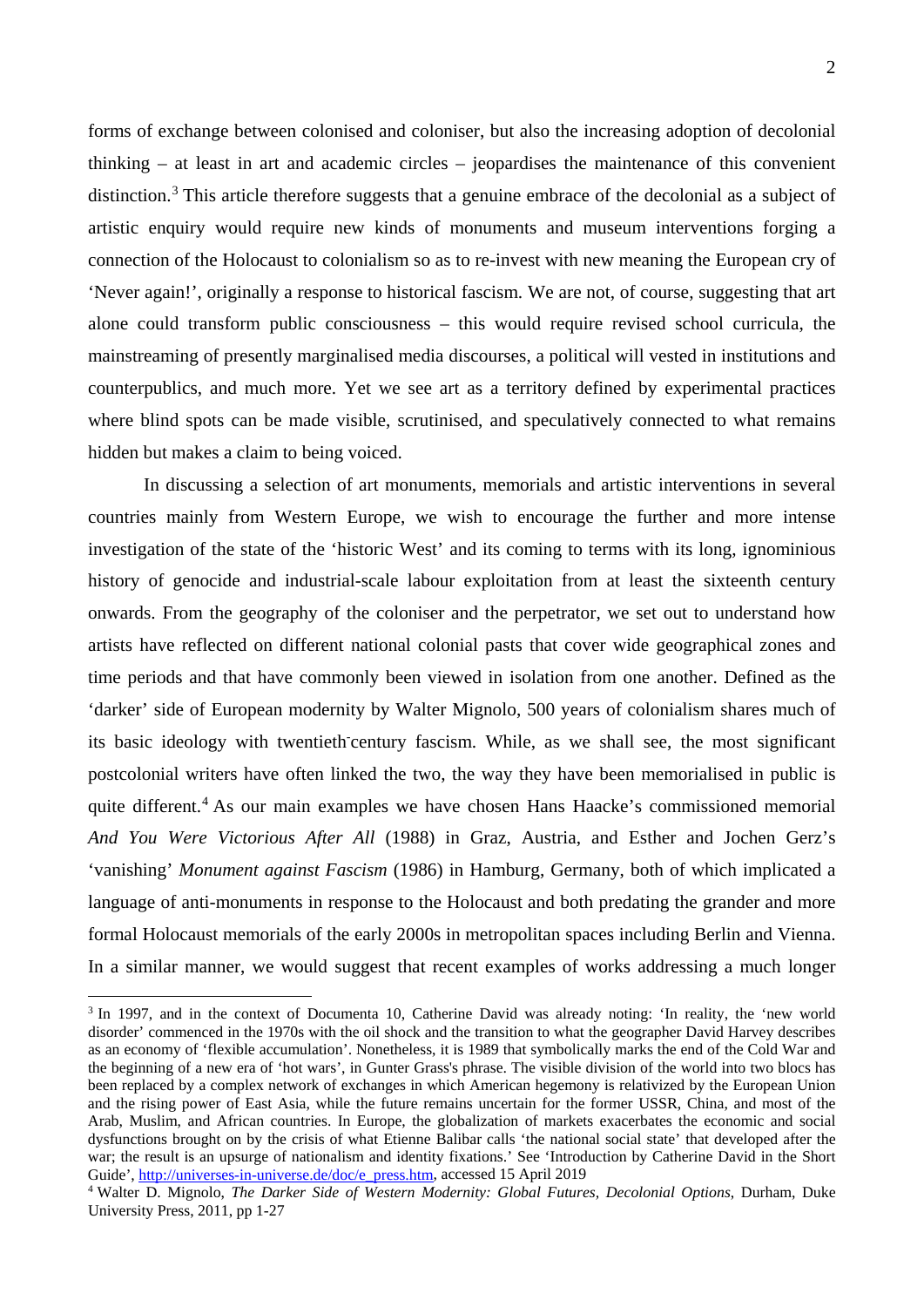legacy of European colonialism - such as Petra Bauer and Annette Krause's contribution to the exhibition Be(com)ing Dutch at the Van Abbemuseum (2007 - 2008) and Quinsy Gario's activist art project *Zwarte Piet is Racisme* (2011- ongoing) can be seen as prefigurative of a coming monumentalising process; specifically, a monumentalising process that is developing in response to decolonial thinking and that begins to openly acknowledge the crimes of colonialism in the public spaces of European cities.<sup>[5](#page-3-0)</sup>

A discussion on the potential of art to play a role in anti-fascist thinking and an anti-fascist imaginary seems to us timely at a political juncture when a white backlash seeks to marginalise critical debates and re-assert the old order, if not explicitly in the name of National Socialism (though this does happen too), then in supremacy discourses displaying and updating insidious aspects of the former. This 'white anger' often responds to, and amplifies, contemporary racist hate, yet its roots lie deep and it often defends colonial traditions or refuses to acknowledge the impact of Europe's colonial past on contemporary migration. We propose that the making of anti-fascist art today needs therefore to draw together narratives that make apparent the missing links between these two histories of racial hatred (the Holocaust and colonialism) in an effort to show that fascism, far from being merely a nominal reference in the contemporary political landscape, is significantly legitimised through a process of compartmentalising European history.

# The contemporary moment in perspective

Before engaging with our selection of artworks, it is necessary to set out the existing discourse around the similarities or differences between the Holocaust and colonialism. As we have said, in revisiting this intellectual history today, we wish to stress that relating colonialism to systemic anti-Semitism in Europe might serve the struggle against a reviving fascism in the twenty-first century. Understanding the nature of the discourse of 'othering' at the core of both colonialism and anti-Semitism positions the nature of 'fascism' or white/Aryan supremacy as not only a historical occurrence of the 1920s-30s, defining the twentieth century, but as a continuously irrupting tendency in European politics evident since the onset of modern colonialism.

The relation between the Holocaust and colonialism is fraught with the burdens of both past and present. The dictum 'Never again!' that became the response of a generation to World War II was never extended beyond Nazi crimes and twentieth-century fascism(s) to address the whole

<span id="page-3-0"></span> <sup>5</sup> For instance, Denmark built its first public statue of a black woman, entitled 'I Am Queen Mary' in 2018, an imposing and empowering 23-feet tall statue depicting a female leader inspired by Mary Thomas who led the largest labor revolt in 1878 against Danish colonial rule in Frederiksted, St. Croix.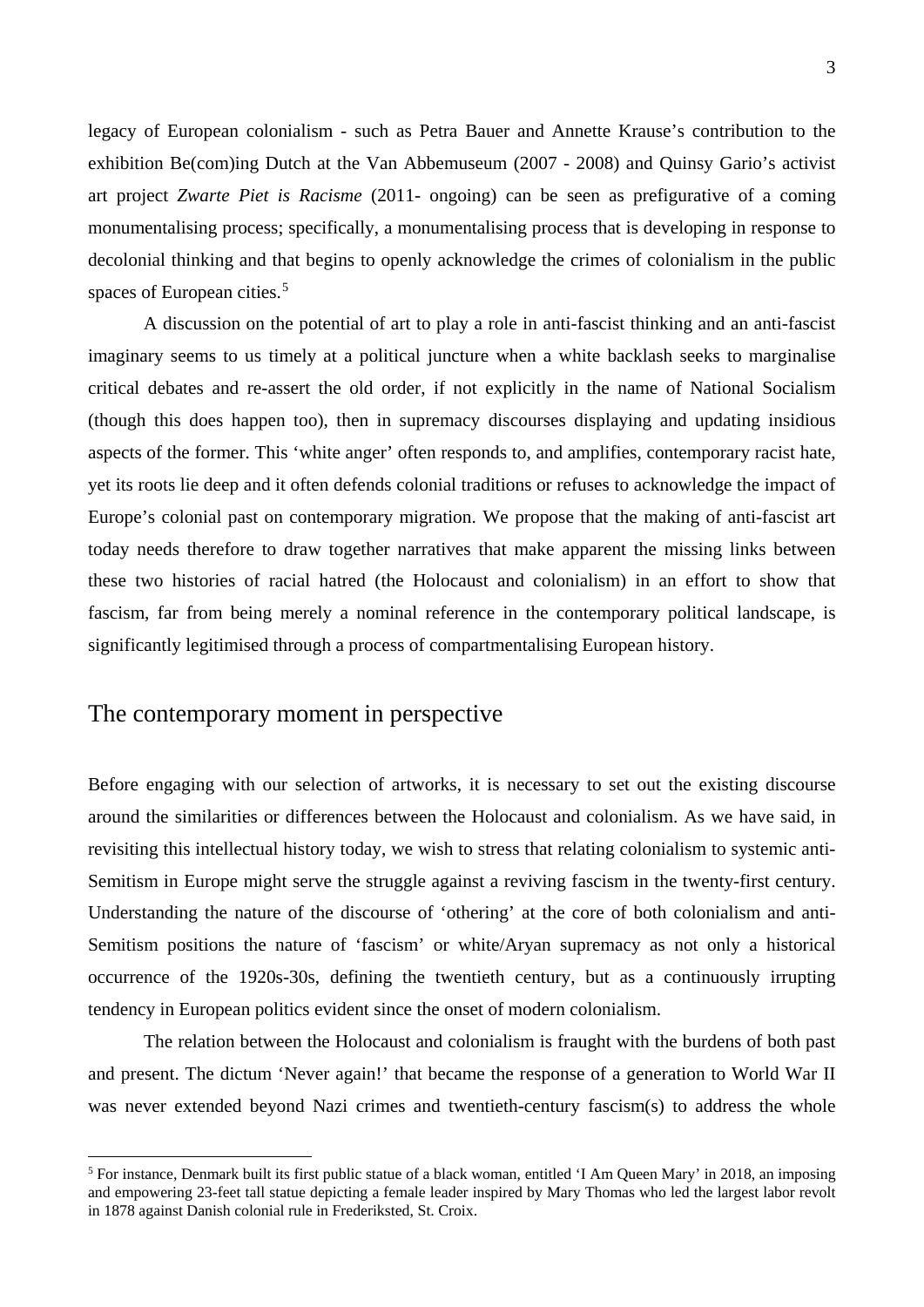infrastructure of European white and patriarchal supremacy that established the premises within which Nazism flourished. Scholars, critics and writers, including Franz Fanon, Jean-Paul Sartre and Aimé Césaire have stressed the connection between colonialism (or its twin, imperialism) and Nazism. [6](#page-4-0) Others, such as Charles Meier, Alain Finkielkraut or Bernhard Schlink, warn of a dangerous competition between the Holocaust and other past crimes and of the excessive focus on memory. <sup>[7](#page-4-1)</sup> While we would never want to deny the devastating tragedy of the Holocaust and can agree that an excessive focus on the past can be limiting if excluding attention to the present, we would also contend that Western European states have not engaged in a process of acknowledging, addressing, and remembering colonial suffering to anything like the same extent.<sup>[8](#page-4-2)</sup> We note the case of Portugal, which, by the end of 2017 and the beginning of 2018, saw its first attempt to commemorate its long history of slavery through a memorial to the millions of its victims; at the time of writing, the memorial remains unbuilt and undesigned, despite Lisbon residents having voted for it to be erected.<sup>[9](#page-4-3)</sup>

While Nazi Germany has rightly been used as a historic example of outright evil, the slave trade is often publicly discussed in less condemnatory or more ambivalent or confusing terms.<sup>[10](#page-4-4)</sup> Overall, colonialism is often seen in Europe (and possibly more so in the self-assured UK) as a mixed blessing for the colonised and has rarely been regarded as having played a decisive role in Europe's ongoing global economic and social advantages. There has, for instance, been no process of 'decolonialisation' in Western Europe in the same way as an incomplete process of 'de-Nazification' was carried out in Western Germany. The concept of 'Eurafrica' became implicated in the legitimisation of the ongoing colonial exploitation of the African continent post-1945 and was fundamental to the foundation of the European Union. It is in such examples where we can observe the lack of political will to connect the dots of European history. The mere fact of European re-

<span id="page-4-0"></span> <sup>6</sup> Frantz Fanon, *Black Skin White Masks*, London, London, Pluto Press, 1967, p 33; Jean-Paul Sartre, Rosalind Krauss and Denis Hollier, *Reflections on the Jewish Question, A Lecture*, October, Vol 87, Massachusetts, The MIT Press, 1999, pp 32-46; Aimé Césaire, *Discourse on Colonialism*, New York, Monthly Review Press, 1972, p 14

<span id="page-4-1"></span><sup>7</sup> Alain Finkielkraut, *L'interminable ecriture de l'extermination*, Paris, Broche, 2010, p 8: 'The Shoah is present everywhere, and it arouses the envy of the descendants of slaves and the formerly colonized. More and more are those who demand, not that the slave trade of Africans and colonial expansionism be better known and taught, but that they be better known and taught as a Shoah, in the name of the equality of the victims. It is therefore a question not of shedding more light on crimes other than Auschwitz, than of stamping the seal of Auschwitz on these crimes.'

<span id="page-4-2"></span><sup>8</sup> More than 50 monuments and memorials dedicated to the Holocaust exist just in France, for example. See [http://www.jewishwikipedia.info/museums.html,](http://www.jewishwikipedia.info/museums.html) accessed 10 February 2019.

<span id="page-4-3"></span><sup>9</sup> See 'James Badcock, 'Slavery memorial highlights Portugal's racism taboo', *BBC News*, 29 July 2018, [https://www.bbc.co.uk/news/world-europe-44965631,](https://www.bbc.co.uk/news/world-europe-44965631) accessed 10 February 2019.

<span id="page-4-4"></span>**<sup>10</sup>** There are many examples, including Kanye West's recent outburst: 'When you hear about slavery for 400 years. For 400 years? That sounds like a choice'. Interestingly, he then went on to say: 'I like the word prison because slavery goes too direct to the idea of blacks. Slavery is to blacks as the Holocaust is to Jews. Prison is something that unites as one race, blacks and whites, that we're the human race.' See Kayne West, Benjamin Lee and Ben Beaumont-Thomas, 'Kanye West on Slavery: 'For 400 years? That Sounds like a Choice'', *The Guardian*, 2 May 2018, [https://www.theguardian.com/music/2018/may/01/kanye-west-on-slavery-for-400-years-that-sounds-like-a-choice,](https://www.theguardian.com/music/2018/may/01/kanye-west-on-slavery-for-400-years-that-sounds-like-a-choice)  accessed 11 February 2019.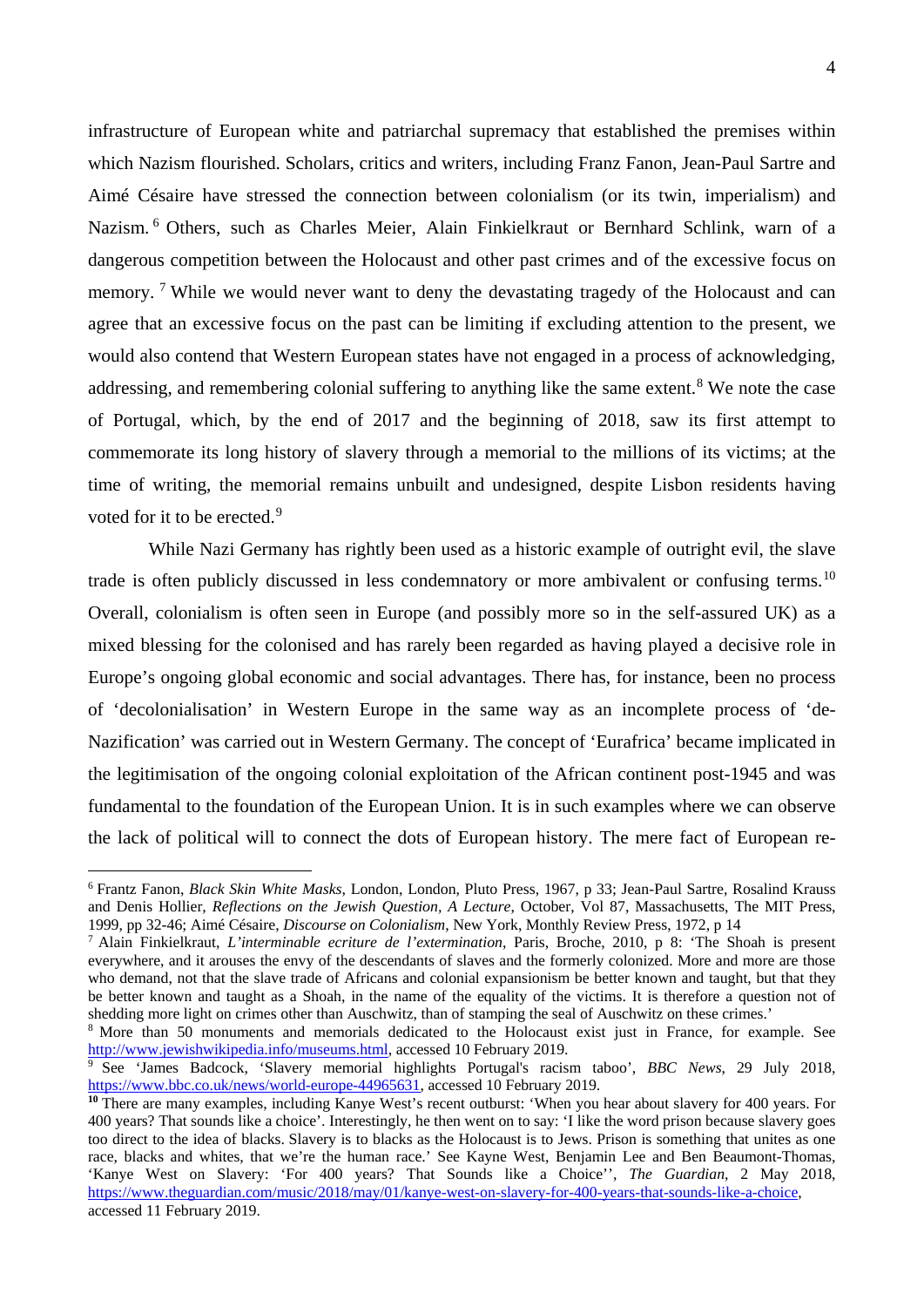colonisation attempts in the former colonies after 1945 points to the failure to link white supremacy to fascism in the minds of governing elites and, by extension, in the dominant ideology that has shaped public discourse.<sup>[11](#page-5-0)</sup> Western Europe's (purposeful) blindness to such links is reflected in its culture of monuments where 'the monumental commemorations of empire are all messy and conflicted, perhaps mirroring the uncertainties of a post-colonial age and mindset.' [12](#page-5-1) Aligning colonialism with the Holocaust would therefore break through the perceived ambivalence towards, or even outright denial of, Europe's exploitative history that informs the rise of neo-fascism in Europe and would undermine the tendency in Western European culture to position the Holocaust as the singular unrepeatable tragedy in our shared history. It would also undermine the reliability of an underlying European reasoning according to which colonialism remains a marginal event in the development of Europe.

As we have noted, a process of rethinking is partly underway, with colonial history migrating from being 'the non-acknowledged centre in the making of modern Europe' to it claiming a more central place in recent artistic and curatorial concerns.<sup>[13](#page-5-2)</sup> However, even if a modicum of progress can be observed in Europe at the beginning of the twenty-first century, mainly in the form of discussion and debate, this rarely pierces through to actual structural change. Taking the Netherlands as an example, we could note that the ethics of the Dutch East Indies Company were still being praised by the government in 2008, but that colonial monuments have added or rewritten interpretation panels, such as that of the statue of the colonial occupier of Banda Island, Jan Pieterszoon Coen, in Hoorn. The naming of an art centre in Rotterdam after colonial navy officer Witte Corneliszoon de With sparked debate in 2017 but brought no resolution; and while  $\epsilon$ 5.6 million was promised for a new National Holocaust Museum, there have been significant cuts to the budgets of the former Colonial Institute (now Tropenmuseum) and other ethnographic and colonial collections. Yet, despite being inconsistent and marked by discontinuity, the move towards acknowledging the enduring presence of European colonialism in museums and art institutions is a fact, and not only in the Netherlands. We would maintain that this history and also neo-colonial forms of global and national relations constitute one of the most crucial issues in negotiating Europe's shared past and present. The links to the Holocaust could make the arguments all the more pointed and serve to animate the urgency of 'Never again!' while also clarifying what is at stake in

<span id="page-5-0"></span> <sup>11</sup> Peo Hansen and Stefan Jonsson, *Eurafrica: The Untold History of European Integration and Colonialism*, London, Bloomsbury Academics, 2014, pp 3-5

<span id="page-5-1"></span><sup>&</sup>lt;sup>12</sup> Robert Aldrich, *Commemorating Colonialism in a Post-Colonial World*, E-Rea 10.1, Histoires de l'oubli, 2012, pp 5-6, <http://journals.openedition.org/erea/2803> , accessed 12 February 2019

<span id="page-5-2"></span><sup>13</sup> Walter D. Mignolo, 'Epistemic Disobedience, Independent Thought and Decolonial Freedom', *Theory, Culture & Society* 26, 7-8, 2009, pp 159–181, here p 174; the focus on indigeneity in Documenta 14, 2017; works by artists who have come to prominence over the past five years such as Kader Attia, Sonia Boyce, Patricia Kaersenhout, Naeem Mohaiemen, The Otolith Group and others are all evidence of this development.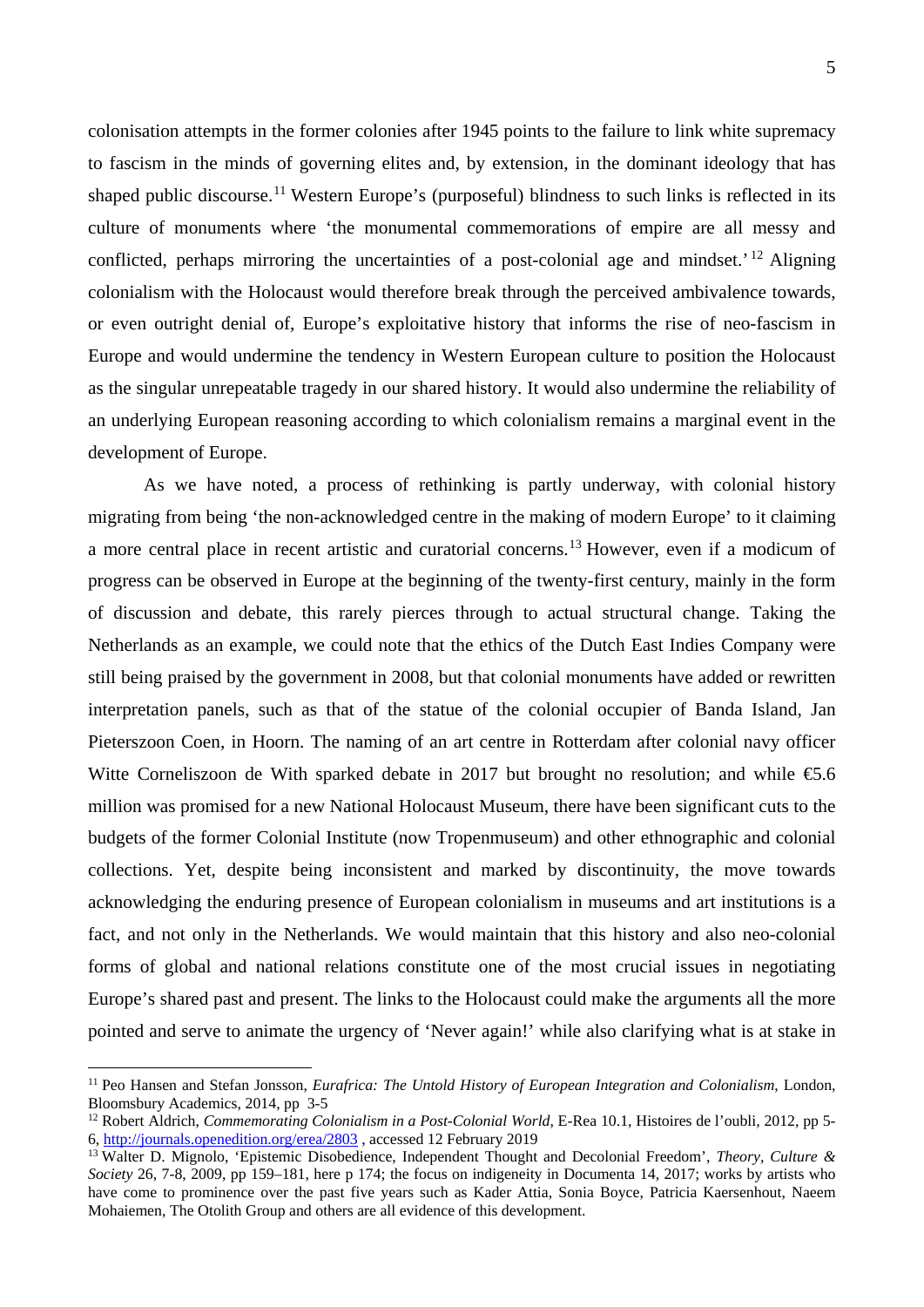the rise of far-right populism, especially when it seeks to avoid an association with fascism – an association that still remains too tainted to be revived wholesale.

# Colonialism and the Holocaust – a parallel analysis

As an injunction to the German and European post-1945 generation, the famous dictum 'Never again!' presented National Socialism as an exception never to be repeated and the Holocaust as a unique event in history.<sup>[14](#page-6-0)</sup> Yet the argument has been made that Nazism (or National Socialism) was 'a colonial system in the very heart of Europe' and 'European colonialism brought home to Europe' and so, ultimately, should be seen as a logical successor to European white supremacist ideologies.[15](#page-6-1) The events of European imperialism contributed to the creation of conditions in which the Holocaust became 'thinkable and executable', while the 'bio-political techniques enacted on colonial populations returned as a boomerang to Europe in the Holocaust.'[16](#page-6-2) The argument, which came to be known as 'the boomerang effect', was made by political theorist Hannah Arendt in *The Origins of Totalitarianism* (1951). Arendt claimed that colonialism and imperialism contributed to the erosion of the modern nation-state and cultivated ideologies of racial difference and political practices of exclusion which later circulated back to Europe. While concentrating on the Holocaust as her reference point, Arendt was also making a broader claim about the frantic nature of expansion during the late-nineteenth century, paralleled by the fear among European nations of losing control or even being attacked by the colonised territories.<sup>[17](#page-6-3)</sup> However, Arendt did not address other genocides or the effects of colonialism on colonised countries in her analysis, which led to subsequent criticisms concerning a 'certain ethnocentrism, which meant that she valorized the sufferings of the Jews over earlier genocides.<sup>'[18](#page-6-4)</sup>

During philosopher Jean-Paul Sartre's first visit to America, African-American novelist Richard Wright mentioned the following quote to him: 'There is no black problem; there is a white

<span id="page-6-0"></span> <sup>14</sup> Nele De Coninck, *Intersecting Memories of the Holocaust and Colonialism: Caryl Phillips's The Nature of Blood and André Schwarz-Bart's La Mulâtresse Solitude*, Ghent, Universiteit Gent, 2009, pp 9-10

<span id="page-6-1"></span><sup>15</sup> R. C. Young, *White Mythologies*, London and New York, Routledge, 2004, p 39

<span id="page-6-2"></span><sup>&</sup>lt;sup>16</sup> Ibid, p 39; J. Zimmerer, 'The Birth of the Ostland out of the Spirit of Colonialism', in Dirk Moses and Dan Stone, eds, *Colonialism and Genocide*, London and New York, Routledge, 2007, p 115; Walter D. Mignolo, ibid

<span id="page-6-3"></span><sup>17</sup> Hannah Arendt, *The Origins of Totalitarianism*, Cleveland and New York, Meridian Books, 1958, pp 131-134

<span id="page-6-4"></span><sup>18</sup> Richard H. King and Dan Stone, eds, *Hannah Arendt and the Uses of History: Imperialism, Nationalism, Race and Genocide*, New York, Berghahn Books, 2007, p 233; Arendt was also rightfully criticised for her racist views and her failure to understand issues of anti-black racism and segregation in the 1960 US context. For this critique see Kathryn T. Gines, *Hannah Arendt, Liberalism, and Racism: Controversies Concerning Violence, Segregation and Education*, *Southern Journal of Philosophy* 47 (S1), 2009, pp 53-60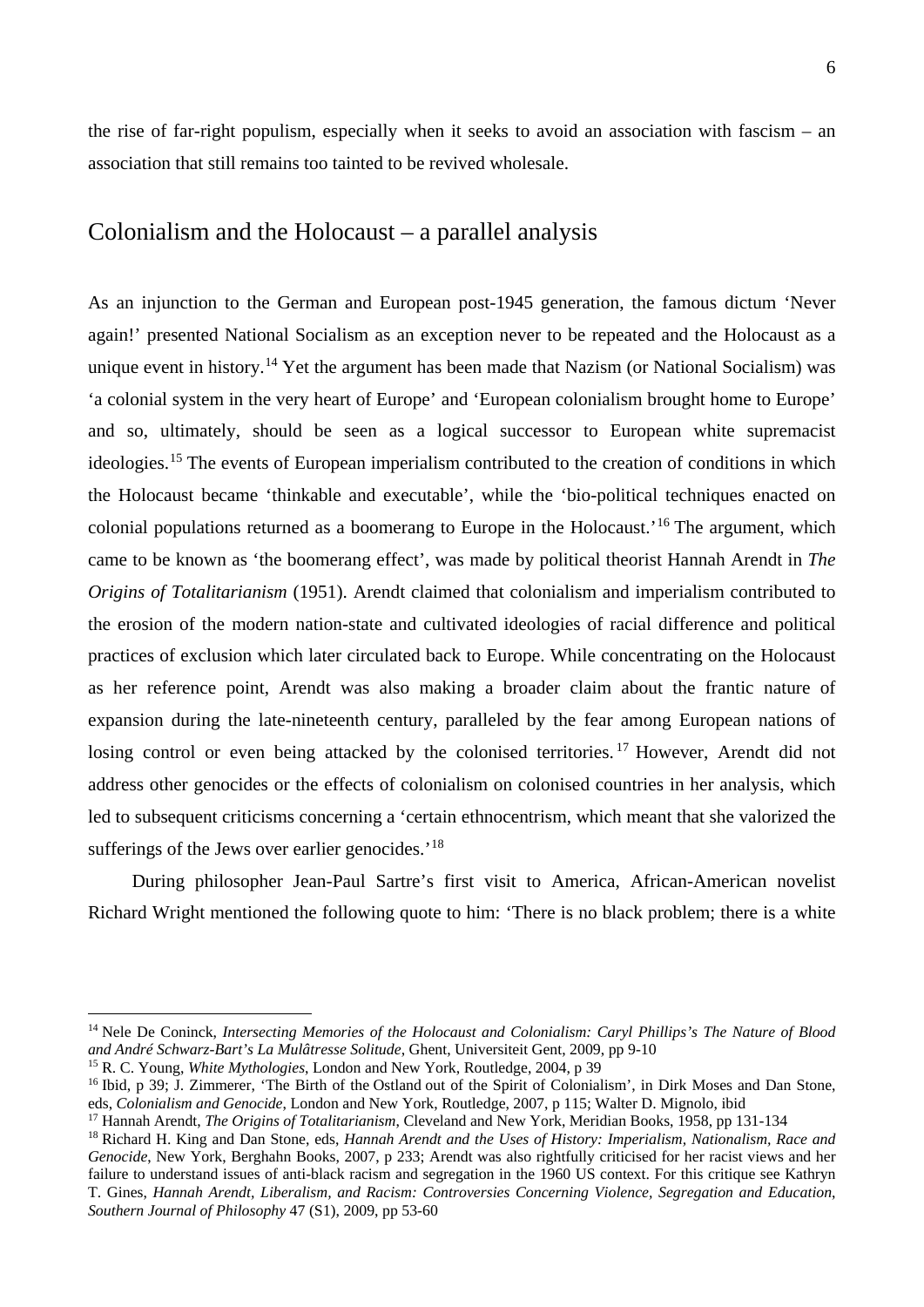problem.'[19](#page-7-0) The words are said to have inspired Sartre to write the essay *Reflections on the Jewish Question* (1946).<sup>[20](#page-7-1)</sup> The quote captures the very idea of a common ground between anti-Semitism and black racism; being at heart 'a white problem', or in other words, a problem that white people have.<sup>[21](#page-7-2)</sup> Anti-Semitism was based, according to Sartre, on the mindsets of a certain group of people from Western European society at the end of the eighteenth century, a group fearful of its right to privilege being taken away, a privilege resting on an ancient myth of the nation and on the desire for property. This mindset was characterised by binary thinking and an inability to perceive universalism in any other terms than those introduced by such binary thinking. For these reasons, Sartre rightfully points out the irrelevance of bringing democratic arguments to Nazis in the hope of demonstrating the illogical and unfounded grounds of anti-Semitism. There is a similar logic in colonial thinking going back to the father of Enlightenment philosophy. In his *Observations* (1764), Immanuel Kant retells the story of a certain Father Labat:

Father Labat reports that a Negro carpenter, whom he reproached for haughty treatment towards his wives, answered: You whites are indeed fools, for first you make great concessions to your wives, and afterward you complain when they drive you mad. And it might be that there were something in this which perhaps deserved to be considered; but in short, this fellow was very black from head to foot, a clear proof that what he said was stupid  $[\ldots]^{22}$  $[\ldots]^{22}$  $[\ldots]^{22}$ 

While the striking misogyny of this quote cannot go uncommented, it is the refusal to acknowledge even a thoughtful comment by an African as being of any real value that makes for a clear link to anti-Semitism. Perhaps the most eloquent of the writers prepared to link colonialism and the Holocaust is the poet, author and politician Aimé Césaire. Taking up the comparison but critically pointing towards Western ignorance of colonial issues before the Holocaust took place, he writes:

People [in Europe] are surprised, they become indignant. They say: 'How strange! But never mind – it's Nazism, it will pass!' And they wait, and they hope; and they hide the truth from themselves, that it is barbarism, the supreme barbarism, the crowning barbarism that sums up

<span id="page-7-0"></span><sup>&</sup>lt;sup>19</sup> Lewis R. Gordon, 'Below Even the Other: Colonialism's Violent Legacy and Challenge to Fanon', The Brotherwise Dispatch, Vol 2, Issue 14, Dec 2014 – Feb 2015, [www.brotherwisedispatch.blogspot.com/2014/12/below-even-other](http://www.brotherwisedispatch.blogspot.com/2014/12/below-even-other-colonialisms-violent.html)[colonialisms-violent.html,](http://www.brotherwisedispatch.blogspot.com/2014/12/below-even-other-colonialisms-violent.html) accessed 10 February 2019

<span id="page-7-1"></span> $20$  Ibid

<span id="page-7-2"></span><sup>21</sup> Jean-Paul Sartre, Rosalind Krauss and Denis Hollier, op cit, p 34

<span id="page-7-3"></span><sup>22</sup> Immanuel Kant, *Beobachtungen über das Gefühl des Schönen und Erhabenen* (*Observations on the Feelings of The Beautiful and Sublime*), California, University of Califonia Press, 1960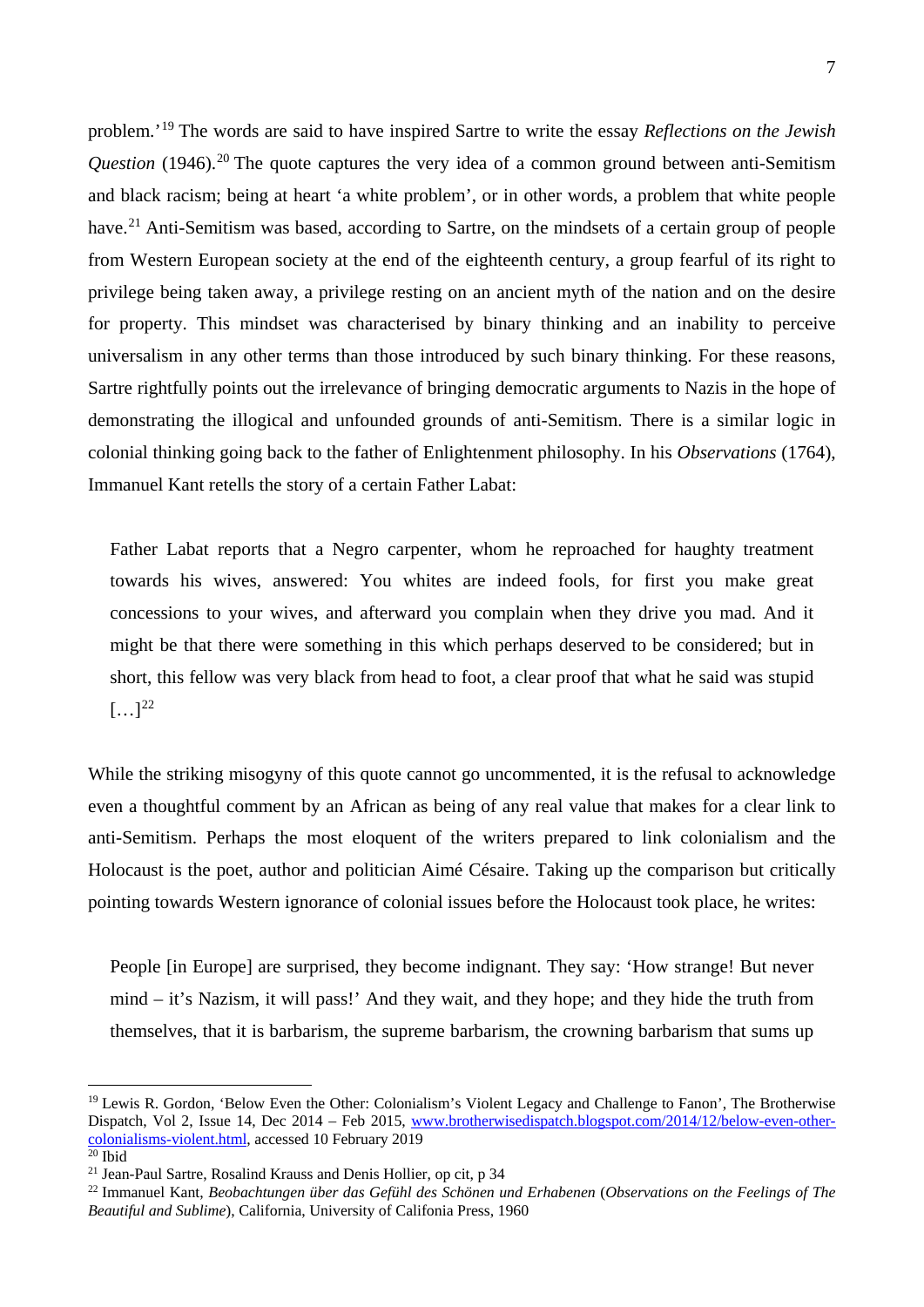all the daily barbarisms; that it is Nazism, yes, but that before they were its victims, they were its accomplices; that they tolerated that Nazism before it was inflicted on them, that they absolved it, shut their eyes to it, legitimized it, because, until then, it had been applied only to non-European peoples; that they have cultivated that Nazism, that they are responsible for it... what he [the very distinguished, very humanistic, very Christian bourgeois of the twentieth century] cannot forgive Hitler for is not the crime in itself, the crime against man, it is not the humiliation of man as such, it is the crime against the white man, the humiliation of the white man, and the fact that he applied to Europe colonialist procedures which until then had been reserved exclusively for the Arabs of Algeria, the 'coolies' of India, and the 'niggers' of Africa.<sup>[23](#page-8-0)</sup>

Césaire criticises 'the way in which the genocide of the Jews had been set apart from genocides committed against non-Western peoples with a searing attack on Western values.<sup>[24](#page-8-1)</sup> Regarding different forms of exploitation, philosopher and psychiatrist Frantz Fanon also argues that racism, or anti-Semitism, colonial or otherwise, are not different because they both rip away a person's right to feel human.<sup>[25](#page-8-2)</sup>

The dangers of the political failure (or reluctance) to connect colonialism and the Holocaust can be observed in the current 'cultural' debate in the Netherlands, where the idea of the 'hard working Dutchman' returns in many Dutch rightist political speeches. This mythological being represents Dutch normality struggling against 'outsiders' of different cultures and skin colours – 'his' identity at risk of being denied the right to free speech by 'politically correct cultural Marxists'. Harsh criticism of cultural Marxists as the 'autoimmune disorder in Europe' is often accompanied by praise for the Judeo-Christian roots of Dutch society.<sup>[26](#page-8-3)</sup> Yet the similarity between the 'cultural Marxist' and the older 'Judeo-Bolshevik' has been noted by a number of contemporary writers.<sup>[27](#page-8-4)</sup>

It is the fear of a contemporary resurgence or even normalisation of fascist thinking under the guise of anti-immigration, Islamophobia and 'white rights' that makes the task of connecting

<span id="page-8-0"></span> <sup>23</sup> Aimé Césaire, *Discourse on Colonialism*, New York, Monthly Review Press, 1972, p 36

<span id="page-8-1"></span><sup>24</sup> Ibid

<span id="page-8-2"></span><sup>25</sup> See the chapter 'The So-Called Dependency Complex of Colonized Peoples' in *Black Skin, White Masks* where Fanon argues so in response to Octave Mannoni's claim that 'colonial exploitation is not the same as other forms of exploitation, and colonial racialism is different from other kinds of racialism'. See Octave Mannoni, *Prospero and Caliban: The Psychology of Colonization*, New York, Praeger, 1964, pp 61-82

<span id="page-8-3"></span><sup>26</sup> Sebastiaan Faber, 'Is Dutch Bad Boy Thierry Bad Boy Thierry Baudet the New Face of the European Alt-Right?' *The Nation*, 5 April 2018, [https://www.thenation.com/article/is-dutch-bad-boy-thierry-baudet-the-new-face-of-the](https://www.thenation.com/article/is-dutch-bad-boy-thierry-baudet-the-new-face-of-the-european-alt-right/)[european-alt-right/,](https://www.thenation.com/article/is-dutch-bad-boy-thierry-baudet-the-new-face-of-the-european-alt-right/) accessed 27 Nov 2018

<span id="page-8-4"></span><sup>27</sup> Samuel Moyn, 'The Alt Right's Favourite Meme Is 100 Years Old', *The New York Times*, 13 November 2018, [https://www.nytimes.com/2018/11/13/opinion/cultural-marxism-anti-semitism.html,](https://www.nytimes.com/2018/11/13/opinion/cultural-marxism-anti-semitism.html) accessed 15 February 2019; see also Paul Hanebrink, *A Specter Haunting Europe, The Myth of Judeo-Bolshevism*, Cambridge, Belknap Press, 2018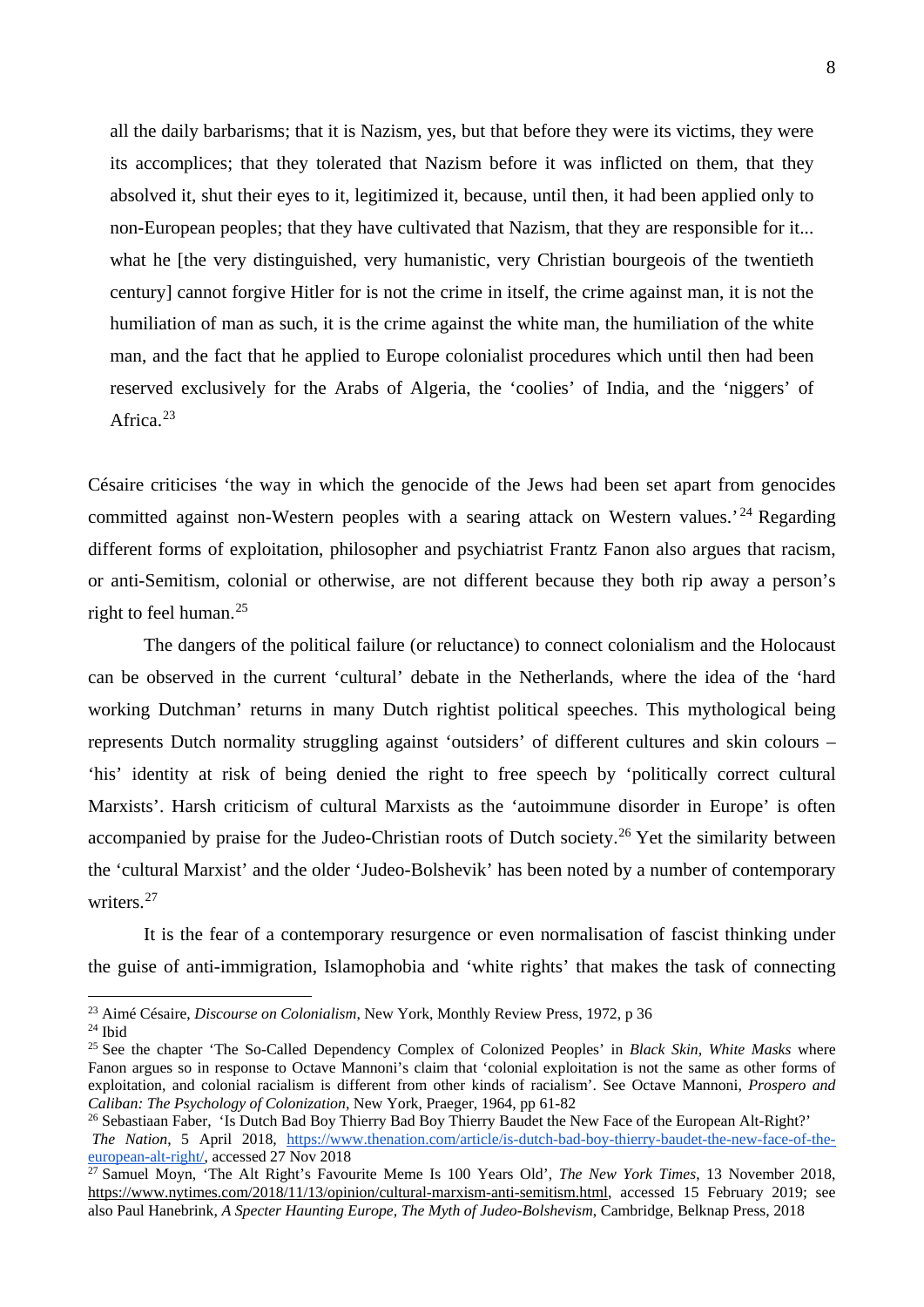past crimes to current thinking urgent. In proposing art as a paradigm where the 'binary encoding of the world' – the idea at the heart of both Nazi and colonial rule – can be challenged, we acknowledge our partiality but consider the need to energise the 'Never again!' imperative as a responsibility on curators and art historians. To do so effectively in the current political climate, we need to understand this imperative as a call to critique a politics broader than National Socialism – a politics that refuses to contemplate the emergence of such integral dualisms as civilised/uncivilised, and human/subhuman which has provided the justification for the detachment of the perpetrator from the cruel reality of his (sic) actions. We seek therefore to place art within practices that contribute to 'the unveiling of epistemic silences of Western epistemology and affirming the epistemic rights of the racially devalued.'[28](#page-9-0) In considering artistic responses to the Holocaust and colonialism, we want to further explore how, through visual forms and nuanced ways of constructing and representing complex arguments, we might help bring forth a new public discourse on 'Vergangenheitsbewältigung' – coming to terms with the past – across Western Europe.

### Art responses

How then have reflections on the Holocaust and/or colonialism manifested themselves in the artistic sphere? We can begin with French artist Christian Boltanski, in whose work the Holocaust is a constant, looming presence. As someone from the post-1945 generation, he understands that his work bears wider implications but cannot let go of the exceptionalism of the Holocaust. As he stated in an interview with Georgia Marsh in 1989: 'My art is not about camps. It is after the camps. The reality of the Occident was changed by the Holocaust. You can no longer see anything without seeing that. But my work is really not about the Holocaust, it's about death in general, about all of our deaths'. [29](#page-9-1) Yael Bartana's video – *Tashlikh* (*Cast Off*) (2017) provides a counter-example, informed perhaps by her Israeli upbringing and being of a later generation. Her work presents us with perpetrators and survivors of various genocides or ethnic persecutions – the Holocaust, the Armenian Genocide, as well as Sudanese and Eritrean ethnic cleansing or civil wars, and includes the European refugee crisis.<sup>[30](#page-9-2)</sup> The video takes its title from the Jewish custom of casting bread or other objects into a river in a symbolic act of relinquishing sins, a movement repeated in the film. Through this 'rain' curtain of symbolic objects, the video connects private belongings to past experiences of war and suffering. Bartana's work generates a new ritual that consists of the

<span id="page-9-0"></span> <sup>28</sup> J. Zimmerer, op cit, p 107; Walter D. Mignolo, op cit, p 162

<span id="page-9-1"></span><sup>29</sup> Georgia Marsh. 'The White and the Black: An Interview with Christian Boltanski', *Parkett*, vol 22, 1989, pp 36-42, here p 39

<span id="page-9-2"></span><sup>30</sup> See [http://yaelbartana.com/project/tashlikh#info,](http://yaelbartana.com/project/tashlikh#info) accessed 5 February 2019.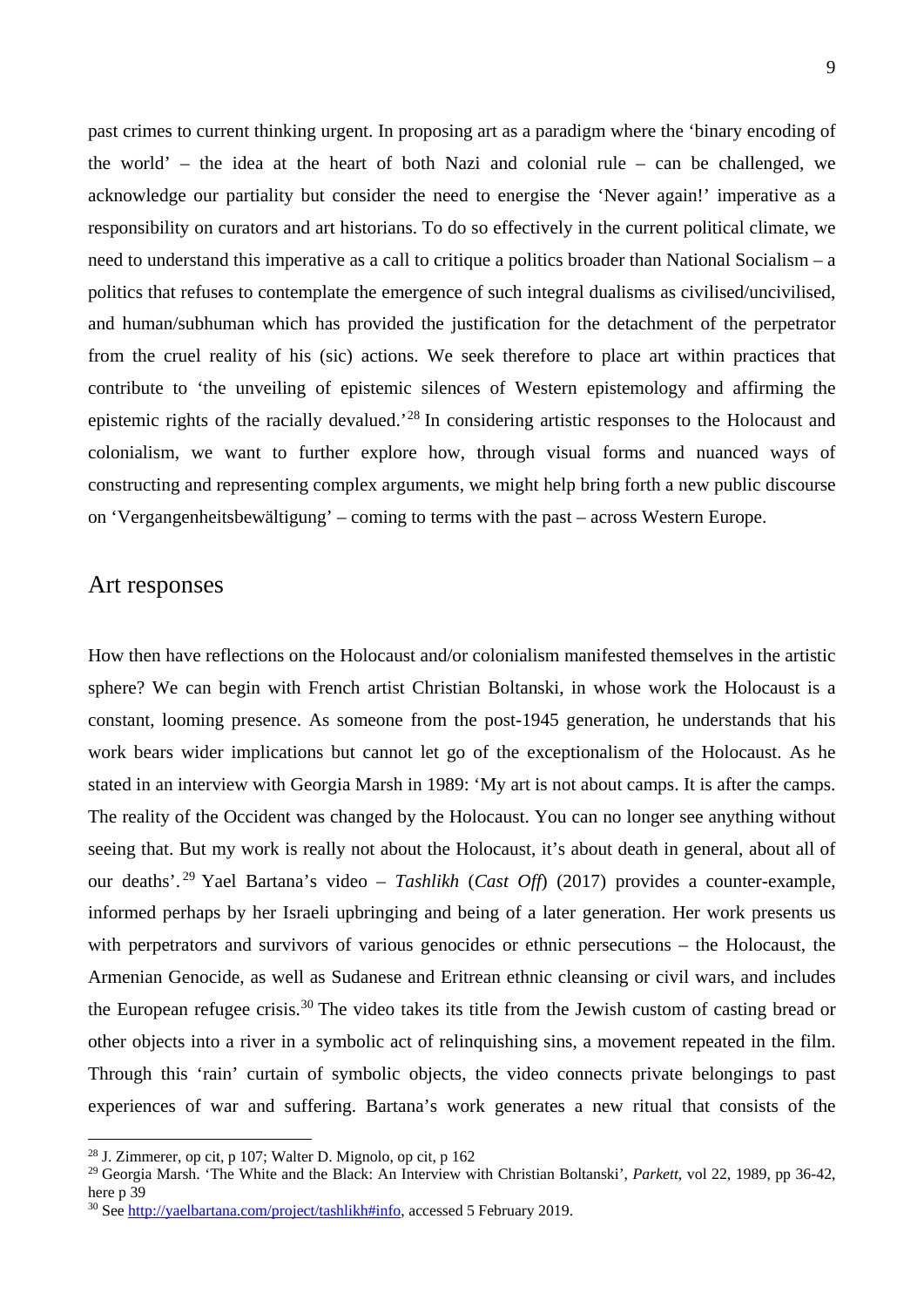deliberate discarding of objects – from the Holocaust concentration camp uniform, to Sudanese and Eritrean garments, a prosthetic leg or a refugee vest – as a means of psychological liberation.



Yael Bartana, "Tashlikh (Cast Off)", 2017. one channel video and sound installation, 11 min, courtesy Annet Gelink Gallery, Sommer Contemporary Art, Tel Aviv, Capitain Petzel, Berlin, Petzel Gallery, New York, and Galleria Raffaella Cortese, Milan. © Yael Bartana

By assembling and representing different genocides, including the current refugee crisis, within this video, Bartana addresses them equally as well as fosters a sense of collective grief, acceptance and ultimately release from the past. Hers is a very recent work, but one which fulfils some of the hopes of this article: namely, that now is the time to build a common front against contemporary fascism through ceasing to deal with the Holocaust as unquestionably exceptional.

However, the ever-present limitation of such works is that they stay within the controlled environment of the museum or even commercial gallery. As with all so-called 'autonomous' art, the descriptor is a measure not only of a certain freedom of expression but also of possible isolation and irrelevance to broader social and political discussions. In the contemporary art paradigm, public art is often seen as one of the ways to circumvent this marginalisation and is therefore perhaps a more fruitful place to look for the potential for artists to make their presence felt in the general call to resist neo-fascism.

Concerning art and the Holocaust, we see that there are numerous artworks, including works made during World War II, that directly document the horrors of the Shoah, though it has to be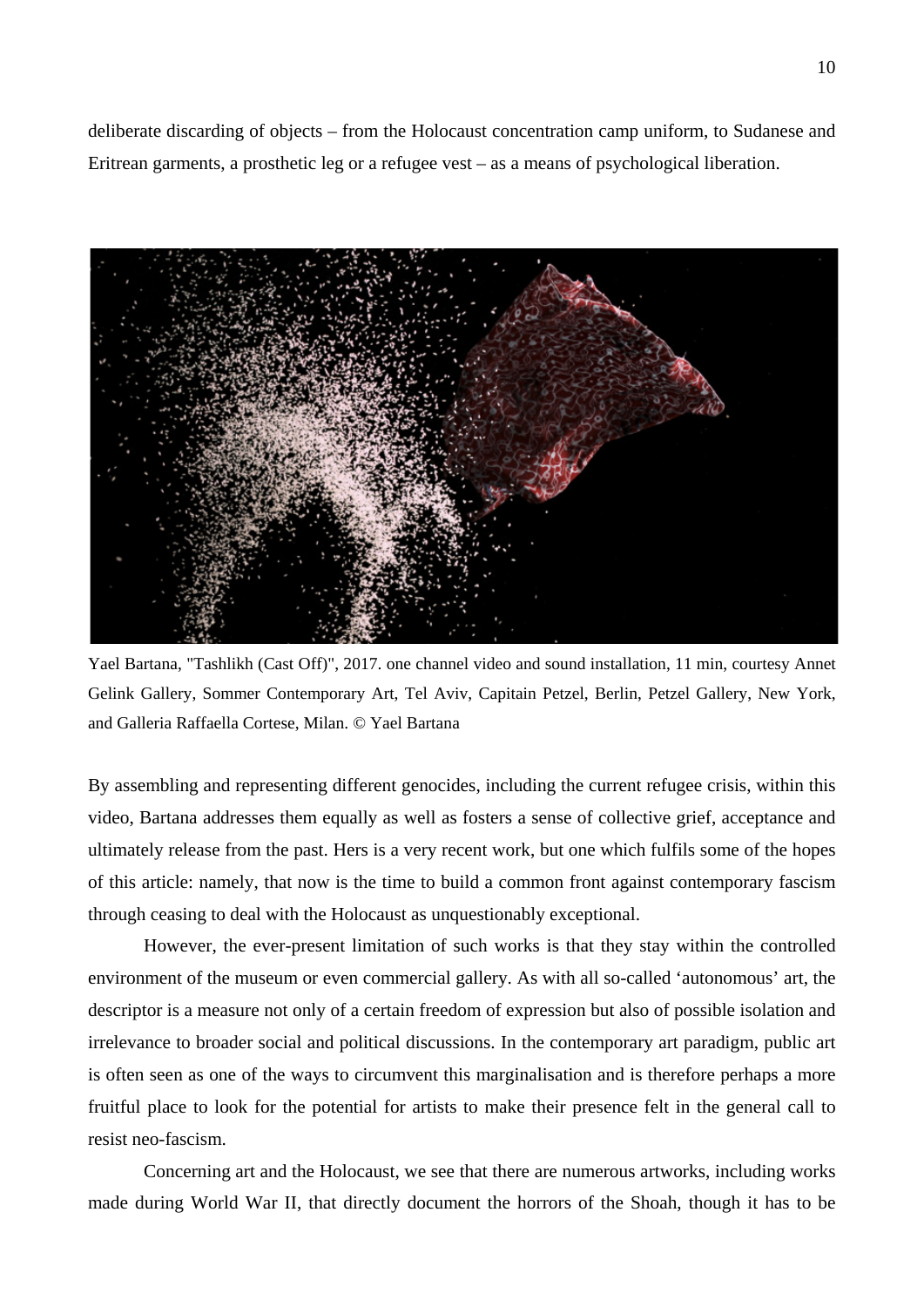added that finding an appropriate language of representation has often been a struggle.<sup>[31](#page-11-0)</sup> Tied to narratives of nationhood and the reconstruction of a European identity after World War II, the Holocaust is remembered much later through memorials, museums and institutions in Europe that commemorate this 'traumatic memory'.[32](#page-11-1) Some monuments have become emblematic, such as the famous Holocaust Tower situated in the Jewish Museum in Berlin and designed by architect Daniel Libeskind; or the Holocaust Memorial in Berlin designed by architects Peter Eisenman and Buro Happold. Both were built in the twenty-first century (the first in 2001 and the second is 2005). In Western and Central Europe, monuments and memorials to the Holocaust appear in key countries including Germany, Austria, the Netherlands, France, and Poland. Here, it is important to point out that the majority of these monuments were commissioned and erected in the last thirty years rather than soon after the events they mark.

With the notable exception of the 1948 Ghetto Monument in Warsaw by Nathan Rapoport – a work heavily criticised for not making 'something appropriate' to the memory of the Holocaust – it was in the 1980s that the discussion, especially in Germany, returned to the crimes of World War II and how to preserve the (at least) public rejection of National Socialism achieved by the post-war generation.[33](#page-11-2) Artists in Hamburg, Kassel and Berlin started to make 'vanishing' monuments. The so-called movement of counter-monuments in Germany arose from, among other things, a fear on the part of artists that monuments to the Holocaust existed to enable historical amnesia; or that monuments have acted as apologies that allow nations to inscribe the trauma of the Holocaust into the depths of a history that, once forgotten, would not be so difficult to repeat.

One of the 'vanishing' monuments was Esther and Jochen Gerz's *Monument against Fascism* (1986), for which they invited residents and visitors to Hamburg's Harburg suburb to sign their names onto a twelve-meter lead column as a call to 'remain vigilant'. As each of the one-anda-half-meter surfaces of the four-sided column was covered with engravings and hammerings, it was lowered into the ground. In 1993, the column disappeared completely. As the artists' text, written in seven languages, explained: 'In the end, it is only we ourselves who can rise up against injustice.'[34](#page-11-3) By engraving, gouging and chiselling messages, opinions and commentaries, members of the public engaged with the dynamics of the project. The monument came at the initiative of the city of Hamburg which, in 1979, amidst fears of the rise of neo-Nazism, set out to create a public

<span id="page-11-0"></span><sup>&</sup>lt;sup>31</sup> Brett Ashley Kaplan, "Aesthetic Pollution': The Paradox of Remembering and Forgetting in Three Holocaust Commemorative Sites'*, Journal of Modern Jewish Studies* 2, 1, 2003, pp 1-18

<span id="page-11-1"></span><sup>32</sup> R. van der Laarse, 'Archaeology of Memory: Europe's Holocaust Dissonances in East and West', EAC occasional paper 7, Amsterdam, University of Amsterdam, 2013, pp 121-130

<span id="page-11-2"></span> $33$  James E. Young, 'The Biography of a Memorial Icon: Nathan Rapoport's Warsaw Ghetto Monument', *Representations* 26, special issue Memory and Counter-Memory, 1989, pp 69-106

<span id="page-11-3"></span><sup>34</sup> Laura Cottingham, 'The Art of Memory: Holocaust Memorials in History', *Frieze* 17, June 1994, [https://frieze.com/article/art-memory-holocaust-memorials-history,](https://frieze.com/article/art-memory-holocaust-memorials-history) accessed 1 March 2019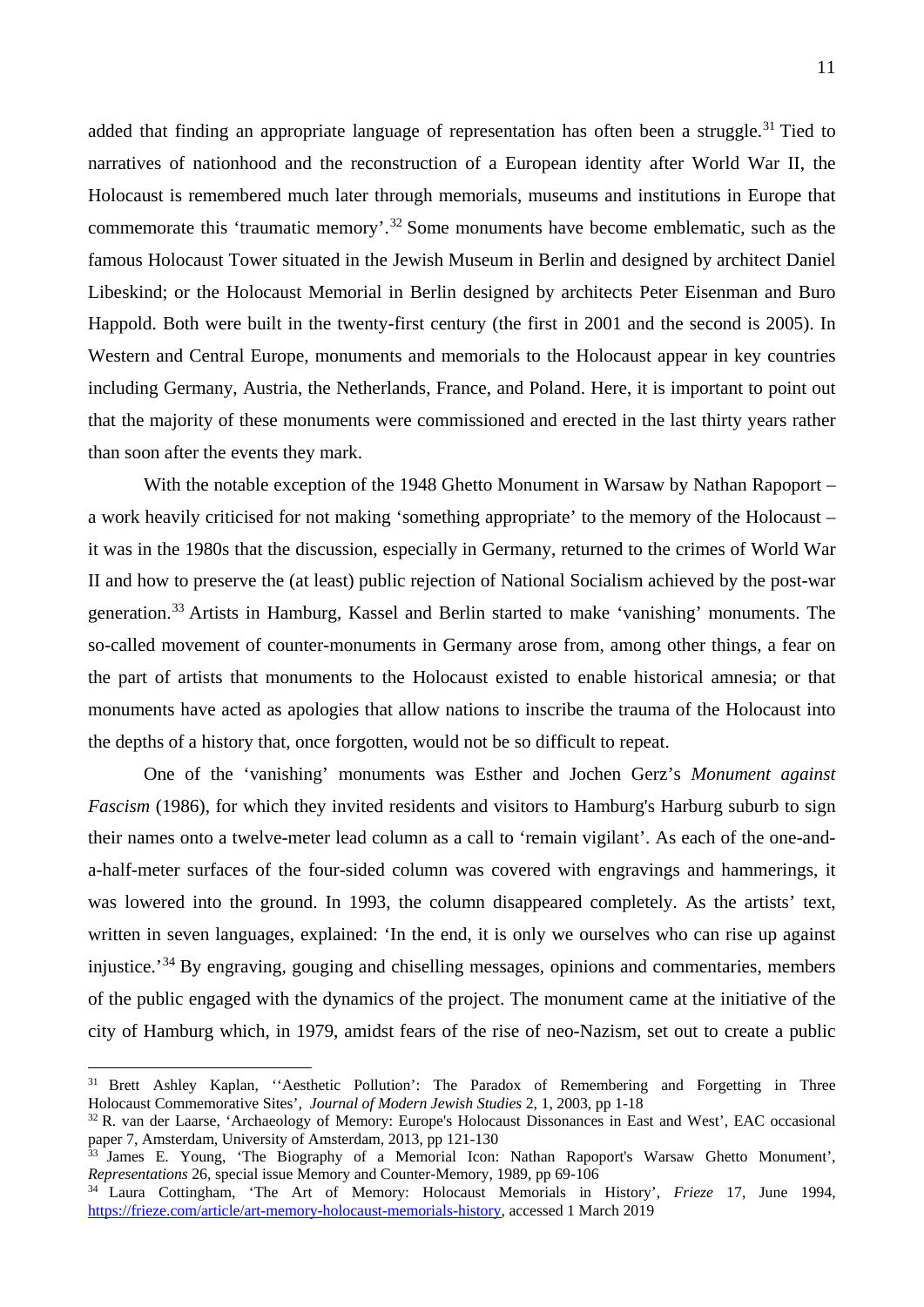dialogue around the construction of a monument against fascism. Another anti-monument that 'vanished' was Hans Haacke's commissioned memorial *And You Were Victorious after All* (1988), in Graz, Austria. A temporary art installation, Haacke's project recreated a Nazi victory column that had been erected over a public statue in 1938, when Hitler honoured Graz as an early Nazi stronghold, calling it the 'City of the People's Insurrection'. Haacke's memorial, installed in the original site, included an additional text that commemorated those killed locally by the Nazis. Nearby, sixteen posters inscribed with 'Graz - City of the People's Insurrection' featured facsimiles of pro-Aryan and anti-Semitic documents that Haacke culled from local newspaper reports, classified ads, and university course listings printed in 1938. The documents were pasted in the centre of a swastika on each poster. As Haacke recalled, there were reactions from the media and people of all ages. [35](#page-12-0) While most people of retirement age were enraged, several passionate supporters and local TV supported the idea that they must confront and come to terms with their ugly past. In their opening address, both the mayor of Graz and the deputy governor stressed the need for more education about recent history. They also stated that any exhibition of art in public places bears political connotations. In the midst of all this public discussion, Haacke's piece was firebombed by neo-Nazis on November 2, 1988, a week prior to the exhibition closing.



<span id="page-12-0"></span><sup>35</sup> See Haacke's full statement at [http://foundation.generali.at/en/collection/artist/haacke-hans/artwork/und-ihr-habt](http://foundation.generali.at/en/collection/artist/haacke-hans/artwork/und-ihr-habt-doch-gesiegt.html?nomobile=1#.XH-RhohKjIU)[doch-gesiegt.html?nomobile=1#.XH-RhohKjIU,](http://foundation.generali.at/en/collection/artist/haacke-hans/artwork/und-ihr-habt-doch-gesiegt.html?nomobile=1#.XH-RhohKjIU) accessed 5 March 2019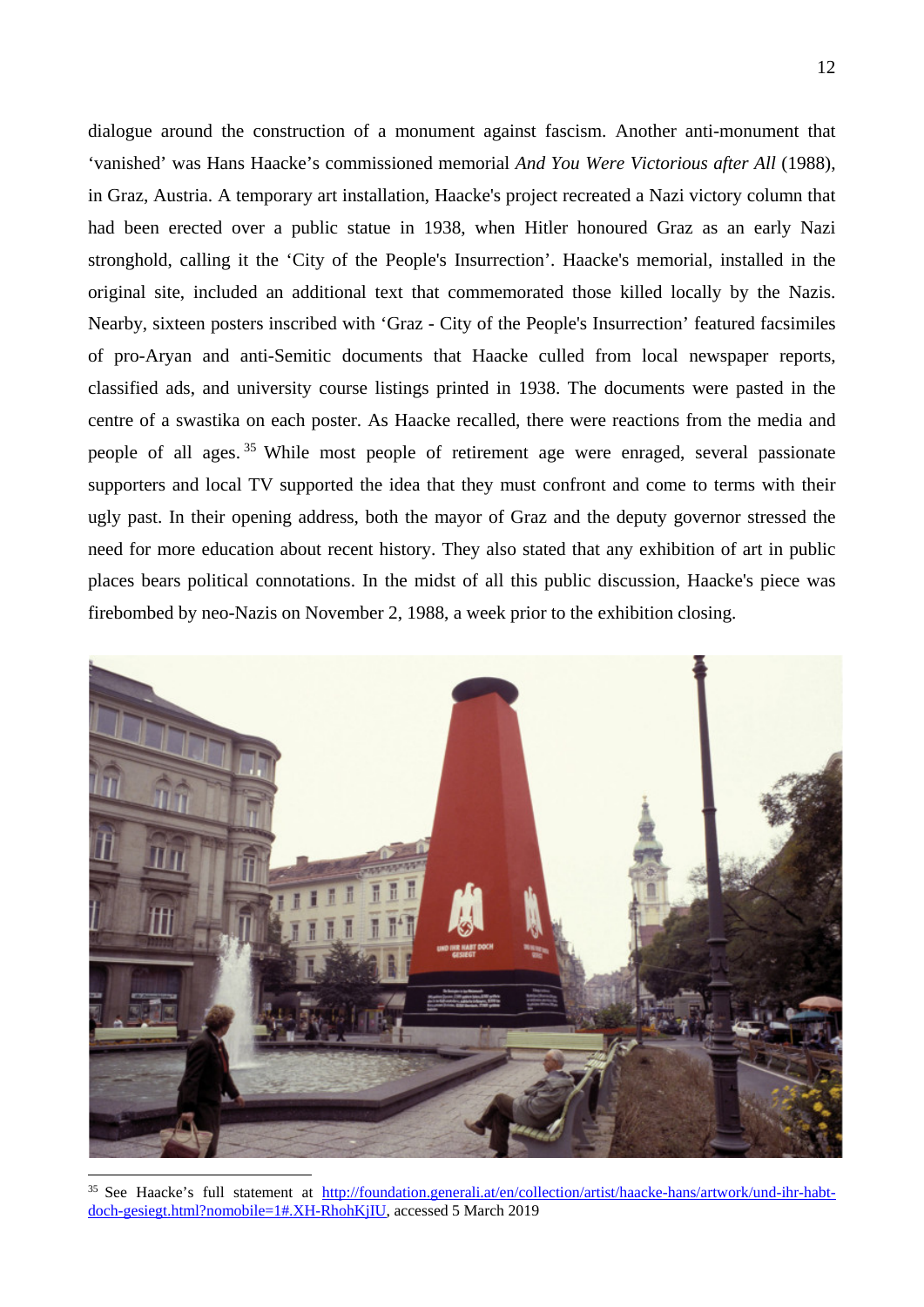Hans Haacke, "Und Ihr habt doch gesiegt" [And you were victorious after all], installation views at the Styrian Autumn Festival, Marienplatz, Graz (1988). Courtesy the Artist. Photography by Angelika Gradwohl. **(**Copyright TBC; also awaiting a smaller photo of the Haacke's poster which goes together with this one**)**

These two projects from the 1980s constitute successful examples of artistic monuments that selfconsciously avoid their own decline into irrelevance while provoking different – wanted and unwanted – forms of participation. Gerz's project remains as documentation in public space that reminds passers-by of what was lost and is no longer accessible. Haacke's work could be seen as a method of over-identification, and its straightforward use of the same aesthetics as Nazism could only be provocative to all sides.<sup>[36](#page-13-0)</sup> The way that both works address absence provides intriguing possibilities for critical colonial monuments that hardly exist today. In the latter case, the absence is not only of countless murdered voices and faces in Europe's midst; there is also a geographic divide that needs to be bridged in accessing the much longer history of colonialism.

### Towards an anti-colonial discourse of remembrance

While anti-monuments addressing the Holocaust were appearing in 1980s Germany, anti-colonial monuments were difficult to even imagine in late twentieth-century Europe. Alongside colonial exhibitions, institutes and museums, monuments were another way not to critique but disseminate the benefits of colonialism to the Western European public. Notable examples are the buildings for the 1931 Exposition Coloniale Internationale in Paris, now the Palais de La Porte Dorée, or the many statues to imperial military conflicts and generals in London. Even the International Exhibitiοn in post-WW2 Brussels in 1958 still celebrated the colonies and installed a 'human zoo' of Congolese subjects, a number of whom died in the process. Colonial monumentalism was largely celebratory well into the 1960s, after which point, the whole history was rather ignored or imagined to have become irrelevant with the official (and still incomplete) decolonisation process that began in the 1950s across Africa and the Caribbean. [37](#page-13-1) From the 1960s onwards, Western

<span id="page-13-0"></span><sup>&</sup>lt;sup>36</sup> Here, there might be a useful comparison with the tactics of NSK in Slovenia, though this is beyond the scope of our article.<br><sup>37</sup> With Britain's declining international influence following Brexit (not actualised at the time of writing), the ongoing

<span id="page-13-1"></span>colonial status of Gibraltar and the Chagos Islands has again come to public attention. See Sean Bell, 'Chagos ruling shows Britain won't hang its 14 colonial leftovers forever'*, Common Space*, 28 February 2019,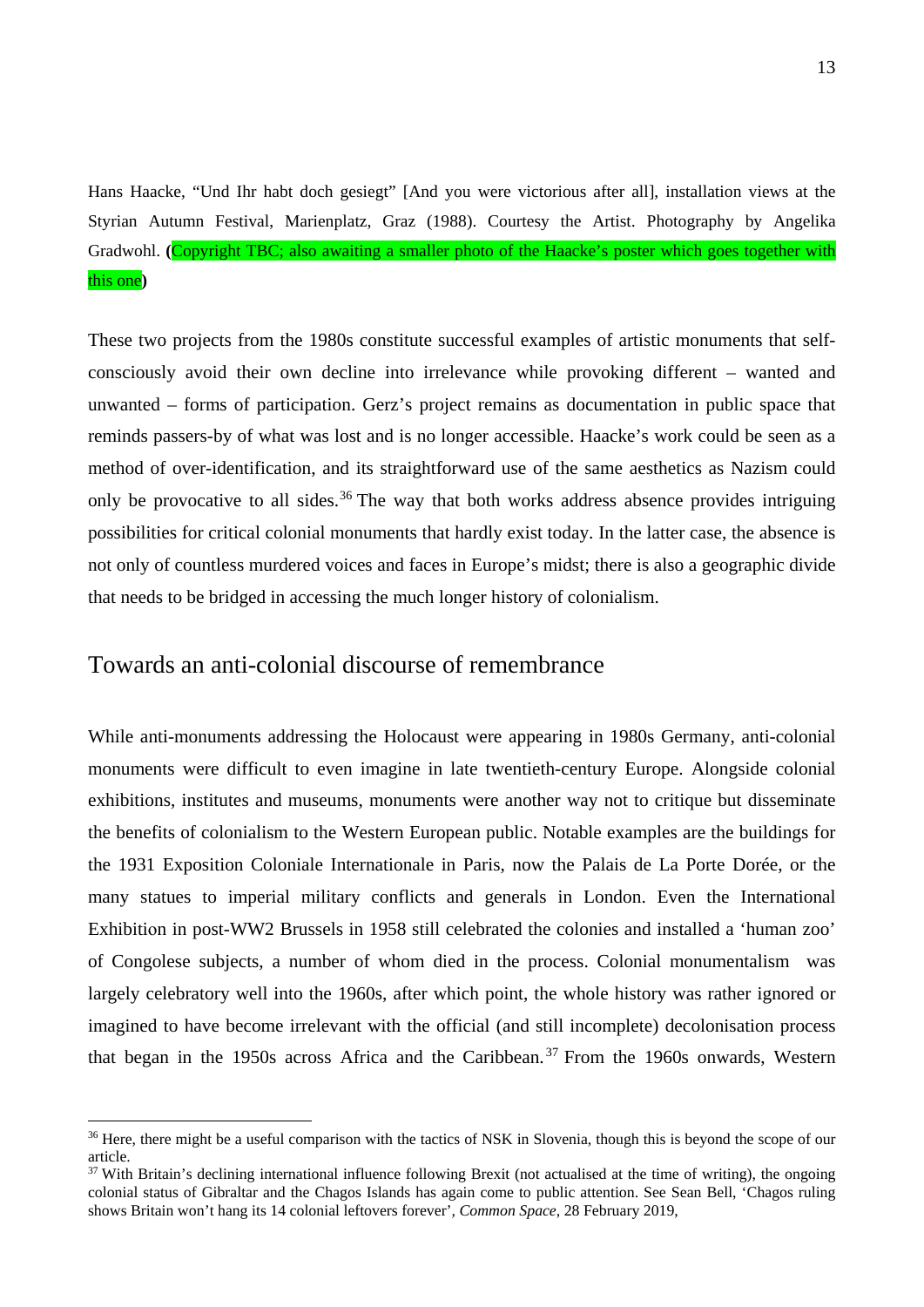museums and ethnographic collections finally – and slowly – began to amend the display of colonial treasures and their celebration of colonial 'heroes' in a process that is equally far from completion.

Benedikt Stuchtey points out that colonial sites of remembrance and their culture of monuments recall to this day the conflicts and ambivalences of European colonial rule in public memory.[38](#page-14-0) Some monuments to colonial worthies were shifted to obscure locations, while others remain in public view. In France in the early 1960s, officials renamed the old colonial museum in Paris, built for the colonial exhibition in 1931, the 'Palais de la Porte Dorée'. The names of colonial heroes were sandblasted from the side of the old Ecolé Coloniale near the Luxembourg Gardens in the 1980s. In the 1970s, unknown persons dynamited a statue of Captain Jean-Baptiste Marchand from a memorial that commemorates his Congo-Nile expedition, 'a cross-Africa trek that came head-to-head with Kitchener at Fashoda in 1898.' [39](#page-14-1) The memorial, also known as 'Monument au commandant Marchand', is located directly outside the Palais de la Porte Dorée. Perhaps unexpectedly, the monument was subsequently restored and put back in place where it still stands. It is also notable that, after the Algerian government decided to destroy and/or remove French colonial monuments from public space, the French rescued much of the old colonial statuary in 1962, transporting dozens of war memorials and figures of colonial luminaries back to France, many eventually to be re-erected there.<sup>[40](#page-14-2)</sup> Yet, most recently, in 2018, the French government issued a report calling for widespread restitution if demanded by colonial countries, and even the British Museum is temporarily willing to return some Benin bronzes to Nigeria though, so far, it refuses point blank to countenance discussion about the status of the Parthenon sculptures. In Germany, the statue of an elephant unveiled in 1932 in Bremen as a memorial to soldiers killed in war and to the lost German colonies was rebadged in 1990 as an anti-colonial monument. Six years later, Namibian President Sam Nujoma, standing alongside the Bremen mayor, unveiled a plaque in front of the elephant dedicated to the 'Victims of German Colonial Rule in Namibia 1884-1914'.<sup>[41](#page-14-3)</sup>

It should also be remembered that alongside artists there was always resistance to colonialism both in the colonies and the imperial centres. Already before World War II and as fascism was on the rise in Europe, artists (on the left) embraced and made available to the public criticisms of colonialism. For instance, the Surrealist artists led by André Thirion and Louis Aragon

<span id="page-14-2"></span><sup>40</sup> Ibid

[https://www.commonspace.scot/articles/13920/analysis-chagos-ruling-shows-britain-wont-hang-its-14-colonial](https://www.commonspace.scot/articles/13920/analysis-chagos-ruling-shows-britain-wont-hang-its-14-colonial-leftovers-forever)[leftovers-forever,](https://www.commonspace.scot/articles/13920/analysis-chagos-ruling-shows-britain-wont-hang-its-14-colonial-leftovers-forever) accessed 7 March 2019.

<span id="page-14-0"></span><sup>38</sup> Benedikt Stuchtey, 'Colonialism and Imperialism, 1450–1950', *European History Online EGO*, Institute of European History, Mainz, 201, pp 2-5, [http://www.ieg-ego.eu/stuchteyb-2010-en,](http://www.ieg-ego.eu/stuchteyb-2010-en) accessed 10 March 2019

<span id="page-14-1"></span><sup>&</sup>lt;sup>39</sup> See Robert Aldrich, op cit, p 14; The Fashoda Incident was the climax of imperial disputes between Britain and France to control Eastern Africa during the Scramble for Africa at the end of the nineteenth century.

<span id="page-14-3"></span><sup>41</sup> Ulrich van der Heyden and Joachim Zeller, eds, *Kolonialmetropole Berlin*, Berlin, Berlin Edition, 2002, p 173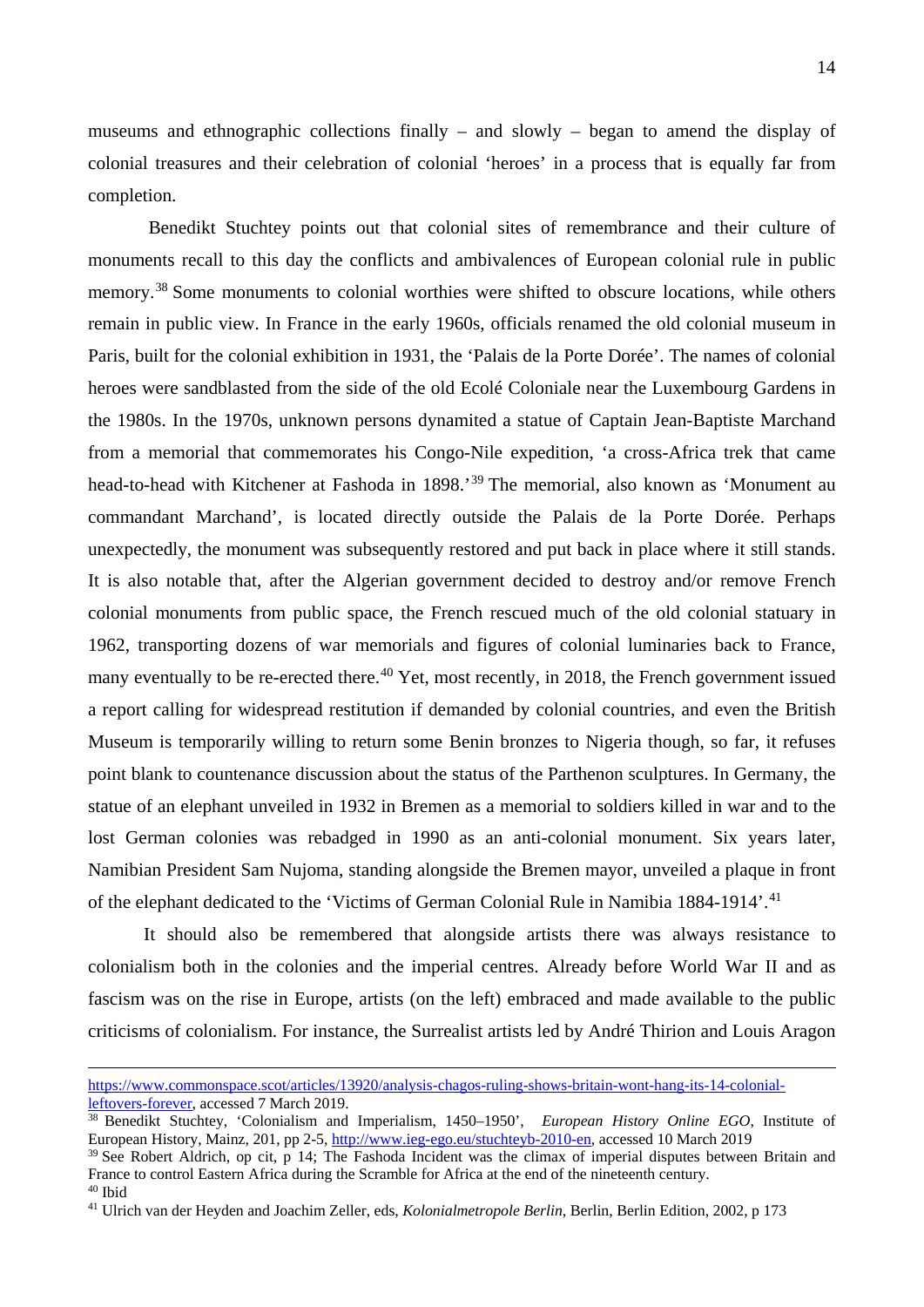organised an 'anti-imperial' exhibition in 1931 where they displayed photographs and reports of labour exploitation, mistreatment of colonised people, and poverty in the colonised world. In turn, Surrealists like André Breton were influential on Aimé Césaire and on the theories that refused to see the Holocaust and colonialism as entirely separate events. These pre-Holocaust artistic projects provide us with some of the first anti-colonial protests that might be worth recovering in detail to inspire contemporary artists.

Nevertheless, monuments about colonial suffering as well as (de)colonial sites of remembrance are rarely encountered in Western European countries.<sup>[42](#page-15-0)</sup> There are some important attempts by artists in the late-twentieth and early-twenty-first centuries to respond to the statues of 'colonial heroes' in the form of public actions and artistic interventions. In Belgium, the large equestrian statues of King Leopold II of Belgium in Brussels, Ekeren and Oostende have been subject to vandalism accompanied by public outcry and demands that the statues be taken down.<sup>[43](#page-15-1)</sup> In some cases, the statue's hand was painted red, a symbol of the atrocities committed in the Congo during the colonial exploitation conducted by King Leopold II. In September 2008, artist Théophile de Giraud climbed up the large equestrian statue to King Leopold II at the Place du Trône in Brussels and dumped red paint on Leopold's head and upper body.<sup>[44](#page-15-2)</sup> These performative public actions are at times close to acts of political vandalism. Drawing such actions within the paradigm of art is perhaps a moot point, but their heartfelt, popular, public yet rather amateurish nature indicates how most European states are unwilling to address their colonial legacy formally, and yet how resistance from diasporic communities in Europe in particular is growing. For people resident in Western Europe or moving between the North and the South, these monuments are as painful as the physical legacy of National Socialism and they are increasingly able to make their emotions heard.

The response of the white European establishment to their actions will be decisive in how European politics unfolds in the coming years, and whether fascism will once again take root. The question of how these issues are given a public platform is then crucial. Given art's privileged access the most disengaged sector of the public – that is, the white, largely upper-middle classes that still constitute art's primary demographic – examples such as Yael Bartana's work discussed earlier can be crucial in building resistance to fascism and emphasising the urgency of the situation.

<span id="page-15-0"></span> $42$  We stress that our research concerning such public memorials is in progress and thus incomplete, and we would be happy to hear of works that are explicitly (rather than implicitly) anti-colonial.

<span id="page-15-1"></span><sup>&</sup>lt;sup>43</sup> Sandrine Ekofo, 'Massamoordenaars als Leopold II plaats je niet op een voetstuk', *Knack*, 23 November 2017, https://www.knack.be/nieuws/belgie/massamoordenaars-als-leopold-ii-plaats-je-niet-op-een-voetstuk/article-opinion-<br>891957.html, accessed 15 March 2019

<span id="page-15-2"></span><sup>&</sup>lt;sup>44</sup> Rédaction RTBF, 'Une statue de Léopold II peinte en rouge à Bruxelles', *RTBF.be*, 9 September 2008, [http://www.rtbf.be/info/societe/divers/une-statue-de-leopold-ii-peinte-en-rouge-a-bruxelles,](http://www.rtbf.be/info/societe/divers/une-statue-de-leopold-ii-peinte-en-rouge-a-bruxelles) accessed 15 March 2019; Also see Robert Aldrich, op cit, p 6.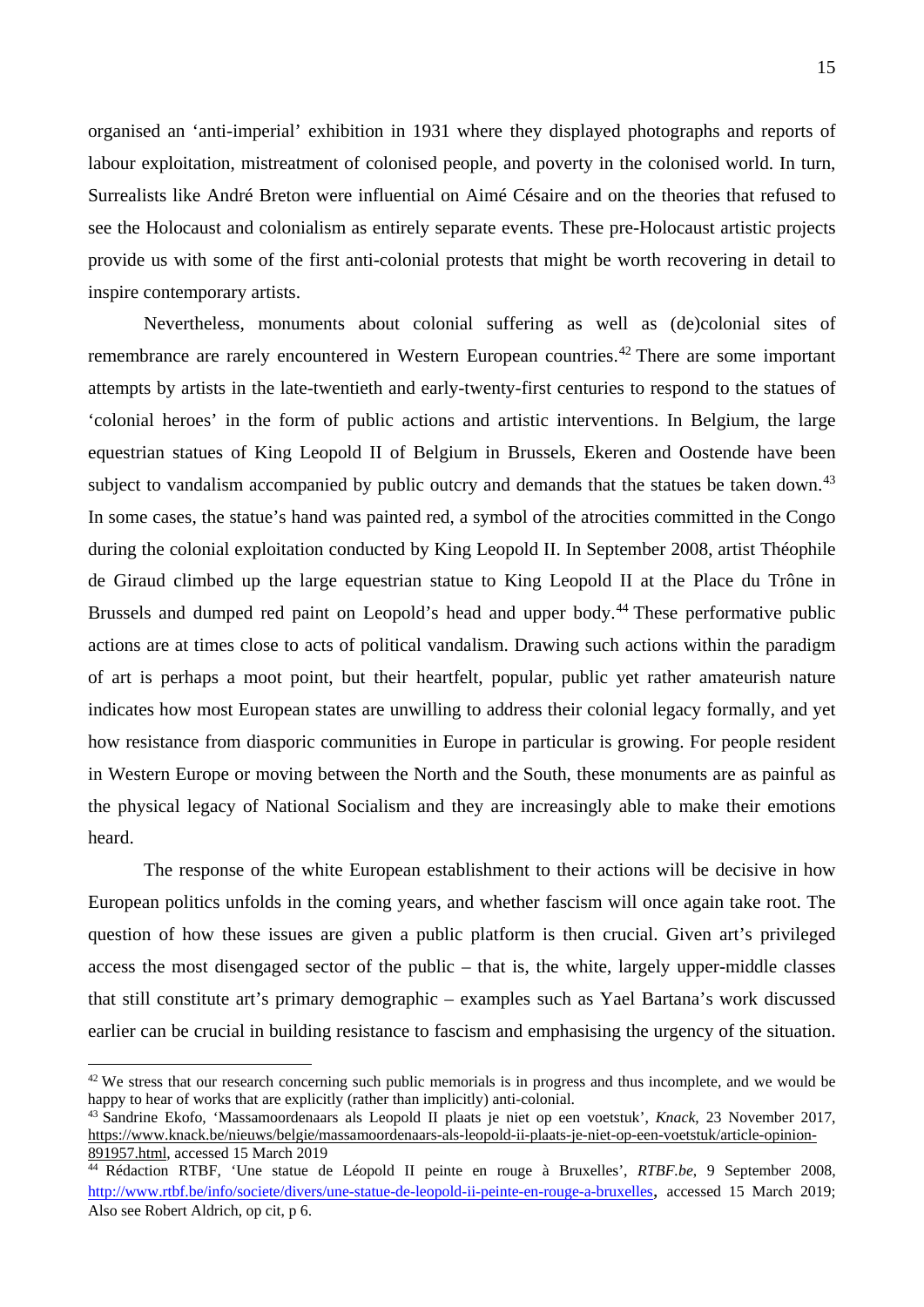In a different context, the performative series of public interventions, *Demythologize That History and Put It to Rest,* initiated by Maria Carvalho in May 2018 is instructive. The series of interventions held in front of statues of two colonial figures from the late-nineteenth century – Germany's first chancellor Otto Von Bismarck and King Carlos I from Portugal – represented a collective anti-colonial performance. Exploring notions of memory, *Demythologize That History and Put It to Rest* gathered the work of nine other artists besides Carvalho, including Christian Etongo, Kiluanji Kia Henda, Nathalie Bikoro and Angela Ferreira. [45](#page-16-0) Each artist's intervention questioned and challenged the logic of colonial power inscribed in these statues in a specific way, pluralising discontent and calling into question not only the indifference with which these statues are received in public space today, but also hopefully alleviating some of the pain of the past through disrupting the smooth surfaces of these colonial celebrations.

Such developments are also present in the Netherlands around the Zwarte Piet issue. This relatively young tradition of using blackface as a way to celebrate St Nicolas and ridicule the Afro-Dutch population is clearly racist, yet its origins and meaning are sometimes violently disputed. In 2008, Petra Bauer and Annette Krause's work *Read the Masks: Tradition Is Not a Given* was part of the exhibition project 'Be(com)ing Dutch' at the Van Abbemuseum. The work sought to initiate a renewed protest against the caricature by organising a public protest march with artist-designed placards and banners. The march had to be cancelled due to threats of violence by mail and online. Instead, the artists made a film with the same title documenting the whole process of the proposal and its public rejection, tracing the origins of the blackface figure in nineteenth-century imperial Netherlands and the reactions to their own project. A few years later, Quinsy Gario, a Dutch artist with Caribbean roots, designed a t-shirt with the inscription 'Zwarte Piet is Racisme' (Black Peter is racism) and wore it at a protest where he was arrested for disturbing the peace. Gradually over the past ten years, opposition has grown to Zwarte Piet, making the issue a recurrent annual conflict in the Dutch media and on the streets.[46](#page-16-1) In response, the defenders of Zwarte Piet have themselves become more activist and openly racist, no longer only defending a 'children's festival' but seeing criticism of blackface as an attack on white, Dutch values as a whole. The issue has moved to the mainstream but not much improved in the process. In 2018, PSV football fans attacked a protest organised in Eindhoven, unfortunately fulfilling the threats made 10 years before. Yet what we

<span id="page-16-0"></span> <sup>45</sup> Gouri Sharma, 'The art project challenging Berling and Lisbon's colonial leaders', *DW* Arts, 7 May 2018, [https://www.dw.com/en/the-art-project-challenging-berlin-and-lisbons-colonial-leaders/a-43683555,](https://www.dw.com/en/the-art-project-challenging-berlin-and-lisbons-colonial-leaders/a-43683555) accessed 15 March 2019

<span id="page-16-1"></span><sup>&</sup>lt;sup>46</sup> Ishaan Tharoor, 'The Dutch are slowly recognizing that their blackface tradition of Zwarte Piet is racist and weird', *The Washington Post*, 2 October 2016, [https://www.washingtonpost.com/news/worldviews/wp/2016/10/02/the-dutch](https://www.washingtonpost.com/news/worldviews/wp/2016/10/02/the-dutch-are-slowly-recognizing-that-their-blackface-tradition-of-zwarte-piet-is-racist-and-weird/?noredirect=on&utm_term=.cf10c105a6b4)[are-slowly-recognizing-that-their-blackface-tradition-of-zwarte-piet-is-racist-and](https://www.washingtonpost.com/news/worldviews/wp/2016/10/02/the-dutch-are-slowly-recognizing-that-their-blackface-tradition-of-zwarte-piet-is-racist-and-weird/?noredirect=on&utm_term=.cf10c105a6b4)[weird/?noredirect=on&utm\\_term=.cf10c105a6b4,](https://www.washingtonpost.com/news/worldviews/wp/2016/10/02/the-dutch-are-slowly-recognizing-that-their-blackface-tradition-of-zwarte-piet-is-racist-and-weird/?noredirect=on&utm_term=.cf10c105a6b4) accessed 15 March 2019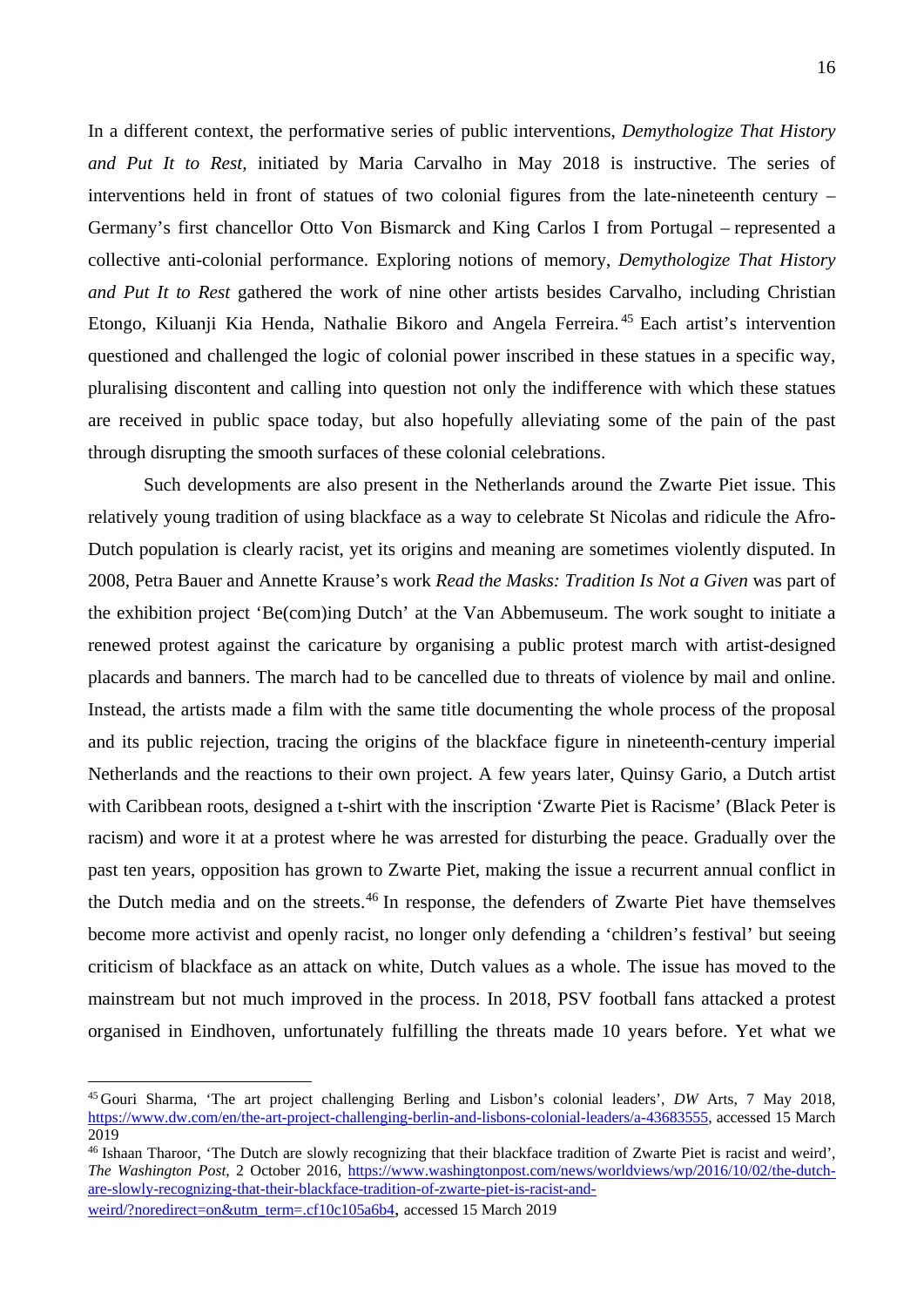might observe here is the effectiveness of a discussion that originated in artistic circles, though the link to Dutch imperialism still needs to be more strongly emphasised in the public debate. At the same time, many Dutch people who previously took a relatively neutral stance towards Zwarte Piet must now choose sides, a development that might be seen by some as potentially exacerbating the social polarisation that benefits fascism.



Petra Bauer & Annette Krause**.** *Read the Masks: Tradition Is Not a Given*, 2008. Van Abbemuseum, 2008. Photo: Peter Cox

### A tentative conclusion

In the 2010s, the decolonial movement has been growing in volume and confidence.<sup>[47](#page-17-0)</sup> While it has become increasingly difficult to sideline the new decolonial theories, the implications of decolonising the museum or the curriculum are profound. They touch on the holy trinity of patriarchy, colonialism and capitalism that keep the modern *status quo* in place. Taking decoloniality in the art field seriously must mean a thorough and substantial repurposing of its institutions, collections and practices. Only by addressing in the broadest terms the history of

<span id="page-17-0"></span><sup>&</sup>lt;sup>47</sup> See, for instance, a survey of the decolonial movement in Ramon Grosfoguel, 'The Epistemic Decolonial Turn: Beyond Political-economic Paradigms', *Cultural Studies,* Vol 2, March/May 2007, pp 211-223.